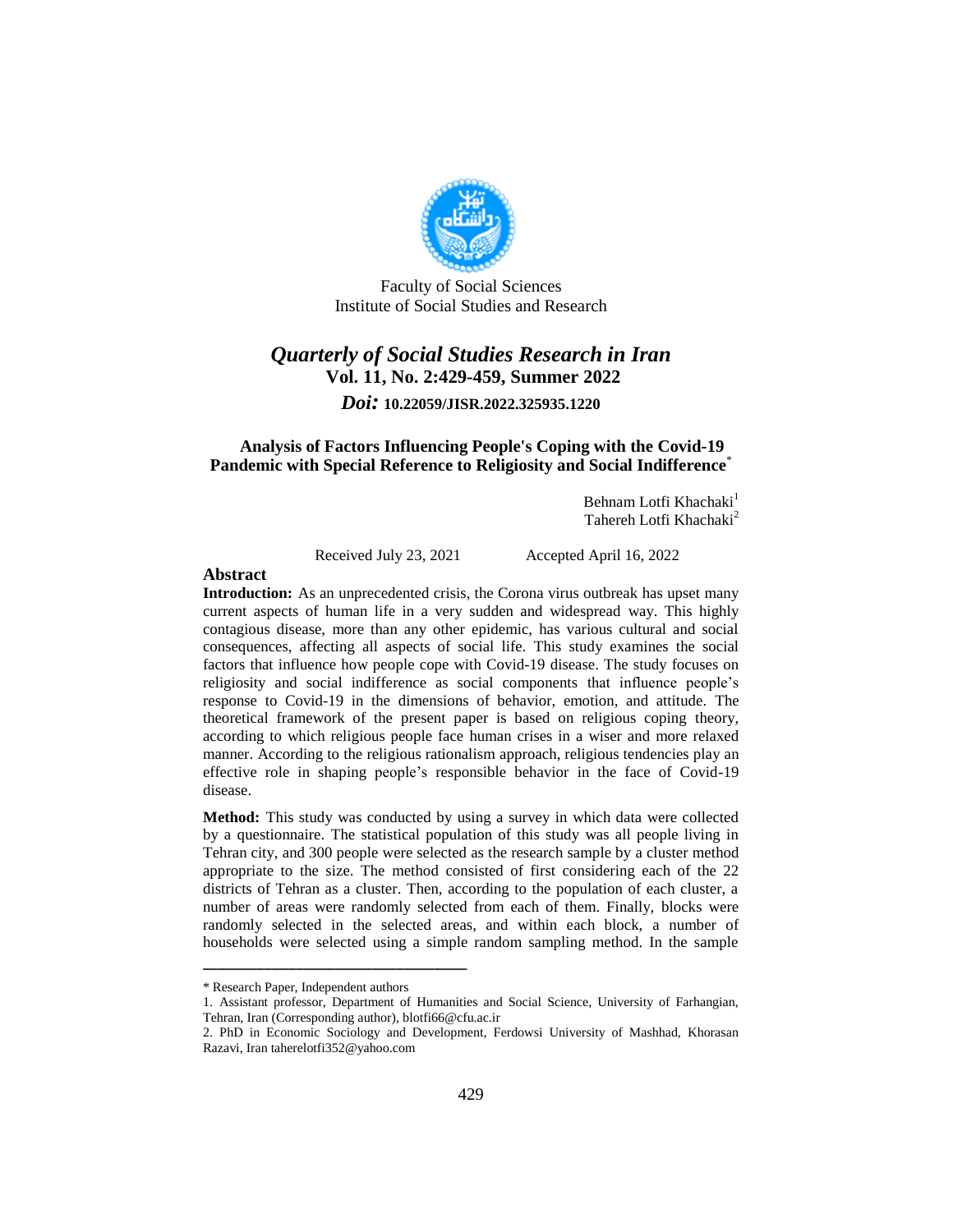selection, the percentage of randomly selected individuals from each group was equal to the percentage of the same group in the target population.

Findings: The results show that most of the respondents, 34.4%, have a college degree and most of them, about 30%, are students. Regarding the context variables, there is no significant relationship between the "Facing the COVID -19" index and the marital status of the individuals. Of course, women are slightly more likely than men to follow health tips and social distance. On the other hand, there is a significant relationship between this index and the level of education; that is, as the level of education increases, people show better behavior toward coronary disease. The average value of the "Facing the COVID -19" index is 4, which means that the respondents largely follow the health recommendations. The mean score of the sample population for "religiosity" is 3.48, indicating a relatively high level of religiosity. The percentage of "social indifference" in the sample is almost low. Thus, 46.2% of individuals have low indifference and 19.8% have very low indifference. The results of the multivariate regression test show that there is a significant relationship between the index "Facing the COVID-19" and independent variables in different dimensions ( $R = 0.427$ ). The results of this study show that there is an indirect relationship between "social indifference" and "Facing the COVID-19" ( $B =$ -0.268); when social indifference increases among people, they follow less health advice. "Religiosity" also has a direct effect on the management of Covid-19 disease  $(B = 0.242)$ , such that religious people try more than others to show responsible behavior in dealing with this disease.

**Conclusion:** Two main research hypotheses were confirmed. According to them, the strongest significant relationship between "Facing the COVID-19" and independent variables is associated with the "social indifference" index  $(r = -0.365)$ . This shows that with the increase of social indifference among people in society, the level of compliance with health protocols among them has decreased and these people act more negligence in the face of corona. On the other hand, by decreasing indifference and increasing social responsibility, people will be more reasonable and responsible to corona disease. On the other hand, there is a significant positive correlation between Facing the COVID-19 and religiosity  $(r = 0.347)$ . This finding confirms another hypothesis of the study and shows that religious people follow the principles of social distancing more than others. The higher people's religiosity, the better they behave in terms of health advice during corona outbreak.

**Keywords:** Religiosity, Social Indifference, Covid-19 Pandemic, Health Advice.

#### **References**

- Alavipour, S. M., & Ahadi, H. (2020), **Humanities and Corona Collection 1; The New Suffering of the Treasure of Hope**, Tehran: Institute of Humanities and Cultural Studies. *(In Persian)*
- Aronson, E. (2007), **Social Psychology**, Translated by Hossein Shokrkan, second edition, Tehran: Roshd Publications. *(In Persian)*
- Bagheri, Y., Akbarporoshan, N., Assyrian, Y., & Soleimani, M. (2020), "Corona and aggravation of poverty; A Review of International Reports on the Impact of Poverty on the Corona ", **Policy Reports of the Higher Institute for Social Security Research on the Corona Virus**, No. 13: 1-7. *(In Persian)*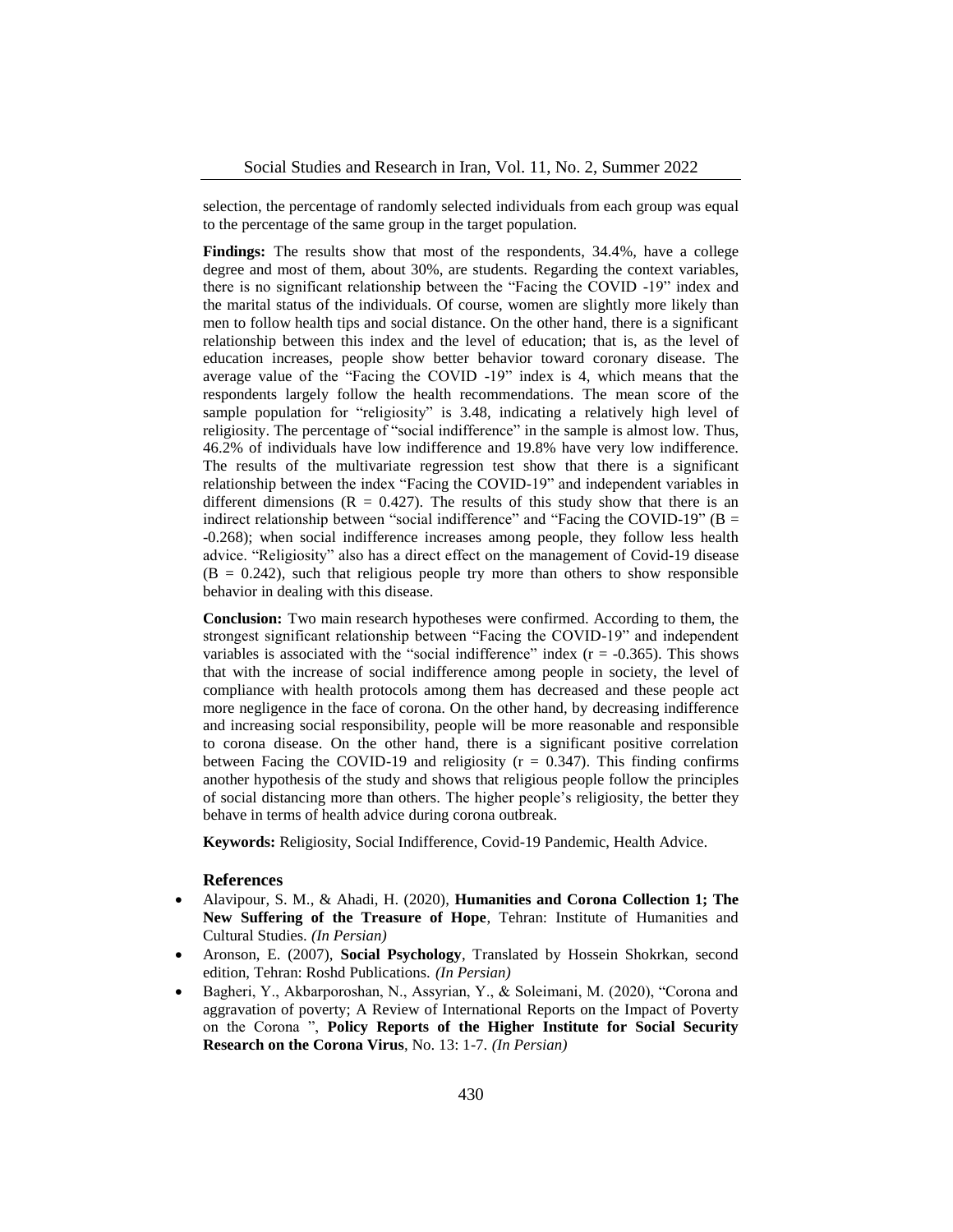- Baghi, E. (2021), "Sociology of Corona Theology: Religious Challenges and the Final Output", **Social Studies of Iran**, No. 4: 6-31. *(In Persian)*
- Baker, J. O., Martí, G., Braunstein, R., Whitehead, A. L., & Yukich, G. (2020), "Religion in the age of social distancing: How COVID-19 presents new directions for research", **Sociology of Religion**, No. 81: 357-370.
- Bansbardi, A., Nazari Tarshizi, A., & Moayed, N. (2019), "Analysis of Ethical Tendencies of Athletic Students: The Role of Religiosity, Gender and Type of Sports", **Research in Educational Sports**, No. 17: 139-158. *(In Persian)*
- Benjamins, M. R., Christopher, G., Ellison, N., Krause, M., & Marcum, J. P. (2011), "Religion and Preventive Service Use: Do Congregational Support and Religious Beliefs Explain the Relationship between Attendance and Utilization?", **Journal of Behavioral Medicine**, No. 34: 462–476.
- Bentzen, J. (2020), "In crisis, we pray: Religiosity and the COVID-19 pandemic", **Economic Policy Research**, No. 8: 49-63.
- Boguszewski, R., Makowska, M., Bożewicz, M., & Podkowińska, M. (2020), "The COVID-19 Pandemic's Impact on Religiosity in Poland", **Religions journal**, No. 11: 612-646.
- Bussing, A., Kerdar, S. H., Akbari, M. E., & Rassouli, M. (2021), "Perceptions of Spiritual Dryness in Iran During the COVID-19 Pandemic", **Journal of Religion and Health**, No. 59: 1-25.
- Carey, L. B., Cohen, J., Koenig, H. G., Gabbay, E., & Carey, L. (2021), "COVID-19, Sex, Addictions, Women's Health, Care of the Elderly, and Medical Education", **Journal of Religion and Health**, No. 60:1425–1429.
- Chitsaz, M. J. (2020), "Corona and Religiosity: Challenges and Analyzes", **Social Impact Assessment**, Issue of Consequences of Corona-Covid 19 Outbreak, No. 2: 151-162. *(In Persian)*
- Fastame, M. C., Ruiu, M., & Mulas, I. (2021), "Mental Health and Religiosity in the Sardinian Blue Zone: Life Satisfaction and Optimism for Aging Well", **Journal of Religion and Health**, No. 60: 1-13.
- Fazeli, N. (2020), "Ethnography of the Iranian corona", **a collection of articles on the corona and Iranian society; Cultural and Social Aspects**, Institute of Culture, Art and Communication, No. 1: 25-44. *(In Persian)*
- Ganji, M., and Hilali Sotoudeh, M. (2011), "The relationship between religiosity and social capital (theoretical and experimental approach among the people of Kashan)", **Applied Sociology**, No. 42: 95-120. *(In Persian)*
- Ghaderi, S., & Niloufar, O. (2020), "Religion and Covid 19 part of the problem part of the solution", **Social Studies of Iran**, No. 4: 75-92. *(In Persian)*
- Ghaemi, F., Balali, I., & Mohammad Ghodsi, A. (2015), "The relationship between religiosity and social indifference in the city of Hamedan", **Hamedan Disciplinary Science**, No. 6: 99-115. *(In Persian)*
- Graafland, J. (2017), "Religiosity, attitude, and the demand for socially responsible products", **Journal of Business Ethics**, No. 144: 121-138.
- Hamilton, M. (2008), **Sociology of Religion**, Translated by Mohsen Salesi, Tehran: Sales Publication. *(In Persian)*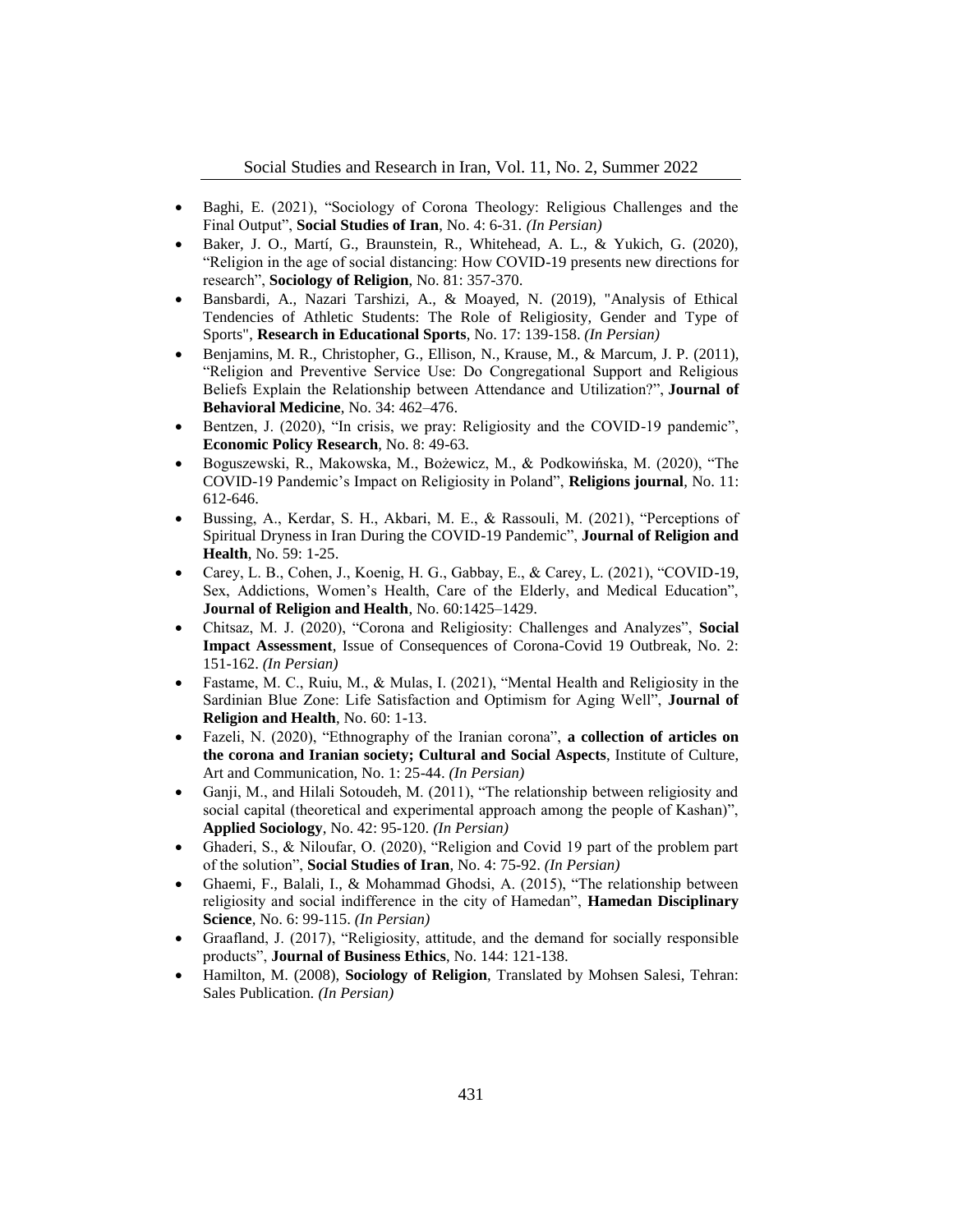- Hayward, R. D., Krause, N., Ironson, G., & Pargament, K. I. (2016), "Externalizing religious health beliefs and health and well-being outcomes", **Journal of behavioral medicine**, No. 39: 887-895.
- Ifeanyi Ede, V., & ZuokeKalu, D. (2020), "Coping With Covid-19 Pandemic In Africa: The Religious Coping Option", **The Socio-religious Dynamics in Africa**, Proceedings of the International Conference of the Association for the Promotion of African Studies on the Impact of Covid-19 on Africa, No. 1: 10-23.
- Isiko, A. P. (2020), "Religious construction of disease: An exploratory appraisal of religious responses to the COVID-19 pandemic in Uganda", **Journal of African Studies and Development**, No. 12: 77-96.
- Kalantari, M., & Kalantari, A. (2012), "Religiosity in different generations (case study of Sari city)", **Social Studies and Research in Iran**, No. 2: 173-200. *(In Persian)*
- Kitabi, M., Ganji, M., Ahmadi, Y., & Masoumi, R. (2004), "Religion, Social Capital and Social and Cultural Development", **University of Isfahan Humanities Research**, No. 2: 169-192. *(In Persian)*
- Kowalczyk, O., Roszkowski, K., Montane, X., Pawliszak, W., Tylkowski, B., & Bajek, A. (2020), "Religion and Faith Perception in a Pandemic of COVID-19", **Journal of religion and health**, No. 59: 2671-2677.
- Lucchetti, G., Góes, L. G., Amaral, S. G., Ganadjian, G. T., Andrade, I., Almeida, P. O., & Manso, M. E. (2020), "Spirituality, religiosity and the mental health consequences of social isolation during Covid-19 pandemic", **The International journal of social psychiatry**, No. 2: 93-122.
- Luchetti, M., Lee, J. H., Aschwanden, D., Sesker, A., Strickhouser, J. E., Terracciano, A., & Sutin, A. R. (2020), "The trajectory of loneliness in response to COVID-19", **American Psychologist**, No. 8: 1-12.
- Meza, D. (2020), "In a pandemic are we more religious? Traditional Practices of Catholics and the COVID-19 in Southwestern Colombia", **International Journal of Latin American Religions**, No. 4: 218-234.
- Ministry of Health, Treatment and Medical Education (2021), **the latest corona statistics in Iran**, available at https://behdasht.gov.ir/news. *(In Persian)*
- MirMohammadi, M. S., Haghighatian, M., and Jahanbakhsh, I. (2016), "Sociocultural factors affecting the responsibility of youth in Tehran", **Strategic Studies of Sports and Youth**, No. 34: 151-167. *(In Persian)*
- Mirsandesi, M. (2004), **Measuring the extent and types of religiosity among students**, PhD Thesis in Sociology, Tehran: Tarbiat Modares University. *(In Persian)*
- Mirzaei, H. (2015), **Research in Higher Education, Science and the Corona Crisis in Iran**, Tehran: Research Institute for Cultural and Social Studies. *(In Persian)*
- Moblaghi, A. (2020), "Responsible decision making; The Most Fundamental Shari'a Right Against Corona", **Humanities and Corona 1; The New Suffering of the Treasure of Hope**, Institute of Humanities and Cultural Studies, No. 1: 154-159. *(In Persian)*
- Mohaddesi Gilvaei, H. (2020), "Corona and some traditional religious beliefs", **a collection of articles by Corona and Iranian society; Cultural and Social Aspects**, Institute of Culture, Art and Communication, No. 1: 331-341. *(In Persian)*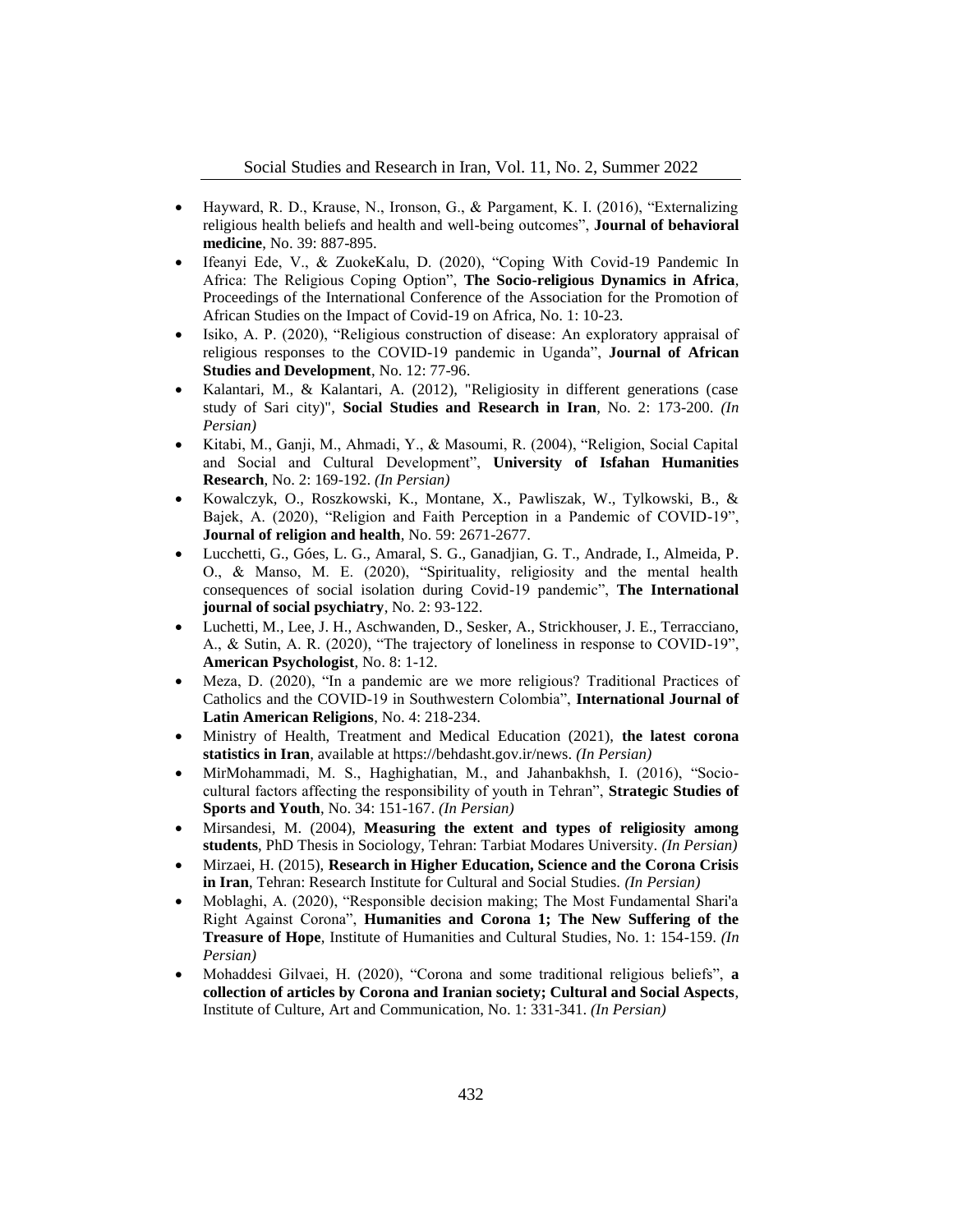- Mohseni Tabrizi, A., & Sedaghatifard, M. (2011), "Research on Social Indifference in Iran; Case study of Tehran citizens", **Applied Sociology**, No. 43: 1-22. *(In Persian)*
- Molteni, F., Ladini, R., Biolcati, F., Chiesi, A. M., Dotti Sani, G. M., Guglielmi, S., & Vezzoni, C. (2021), "Searching for comfort in religion: insecurity and religious behaviour during the COVID-19 pandemic in Italy", **European Societies**, No. 23: 704-720.
- Mottaqinia, G. (2021), "The role of spirituality and religiosity in the post-traumatic development of coronavirus in Iran", **Yafteh Quarterly**, No. 23: 56-71. *(In Persian)*
- Qaderzadeh, O., & Radman, M. (2018), "Social indifference of young people and socio-cultural rupture; Bukan Youth Survey Study, **Strategic Studies of Sports and Youth**, No. 39: 59-76. *(In Persian)*
- Rafiei, M., Khorsandi, A., & Abbasi, S. (2018), "Predicting the responsibility of employees based on religiosity and moral intelligence in the universities of Bijar", **Culture in Islamic University**, No. 28: 381-402. *(In Persian)*
- Rezaei, F., Bahyan, S., & Chitsaz, M. A. (2021), "Sociological explanation of factors related to political indifference with emphasis on religiosity (case study: citizens of Ahvaz)", **Sociological Research**, No. 1: 7-29. *(In Persian)*
- Ridenour, J., Campbell, C. D., Bufford, R. K., & Gathercoal, K. (2008), **The role of spirituality and the impact on social responsibility**, California: Grad School of Clinical Psychology, Faculty Publications.
- Rigoli, F. (2021), "The Link Between COVID-19, Anxiety, and Religious Beliefs in the United States and the United Kingdom", **Journal of Religion and Health**, No. 60:43-61.
- Safiri, K., Mirsandesi, M., & Amo Abdollahi, F. (2016), "Study of the relationship between critical thinking and the main dimensions of religiosity among graduate students", **Studies and Social Research in Iran**, No. 3: 457-484. *(In Persian)*
- Sayin, O., & Bozkurt, V. (2021), "Sociology of coronavirus conspiracies in Turkey: Who believes and why", **The societal impacts of COVID-19: A transnational perspective**, No. 1: 79-91.
- Schwartz, S. H. (1992), "Universals in the content and structure of values: Theoretical advances and empirical tests in 20 countries", **Advances in Experimental Social Psychology**, No. 25: 1–65.
- Smith, L. G., & Gibson, S. (2020), "Social psychological theory and research on the novel coronavirus disease (COVID‐19) pandemic: Introduction to the rapid response special section", **The British journal of social psychology**, No. 59: 571- 568.
- Solgi, M., Motalebi, D., & Gholamipour, I. (2020), **Corona and Iranian society; Cultural and social aspects**, Tehran: Research Institute of Culture, Art and Communication. *(In Persian)*
- Van Bavel, J. J., Baicker, K., Boggio, P. S., Capraro, V., Cichocka, A., Cikara, M., & Willer, R. (2020), "Using social and behavioural science to support COVID-19 pandemic response", **Nature human behaviour**, No. 4: 460-471.
- Wolf, L., Haddock, G., Manstead, A. S. R., & Maio, G. R. (2020), "The importance of (shared) human values for containing the COVID-19 pandemic", **British Journal of Social Psychology**, No. 59: 618–627.
- Worldometer (2021), **coronavirus page**, in www.worldometers.info/coronavirus/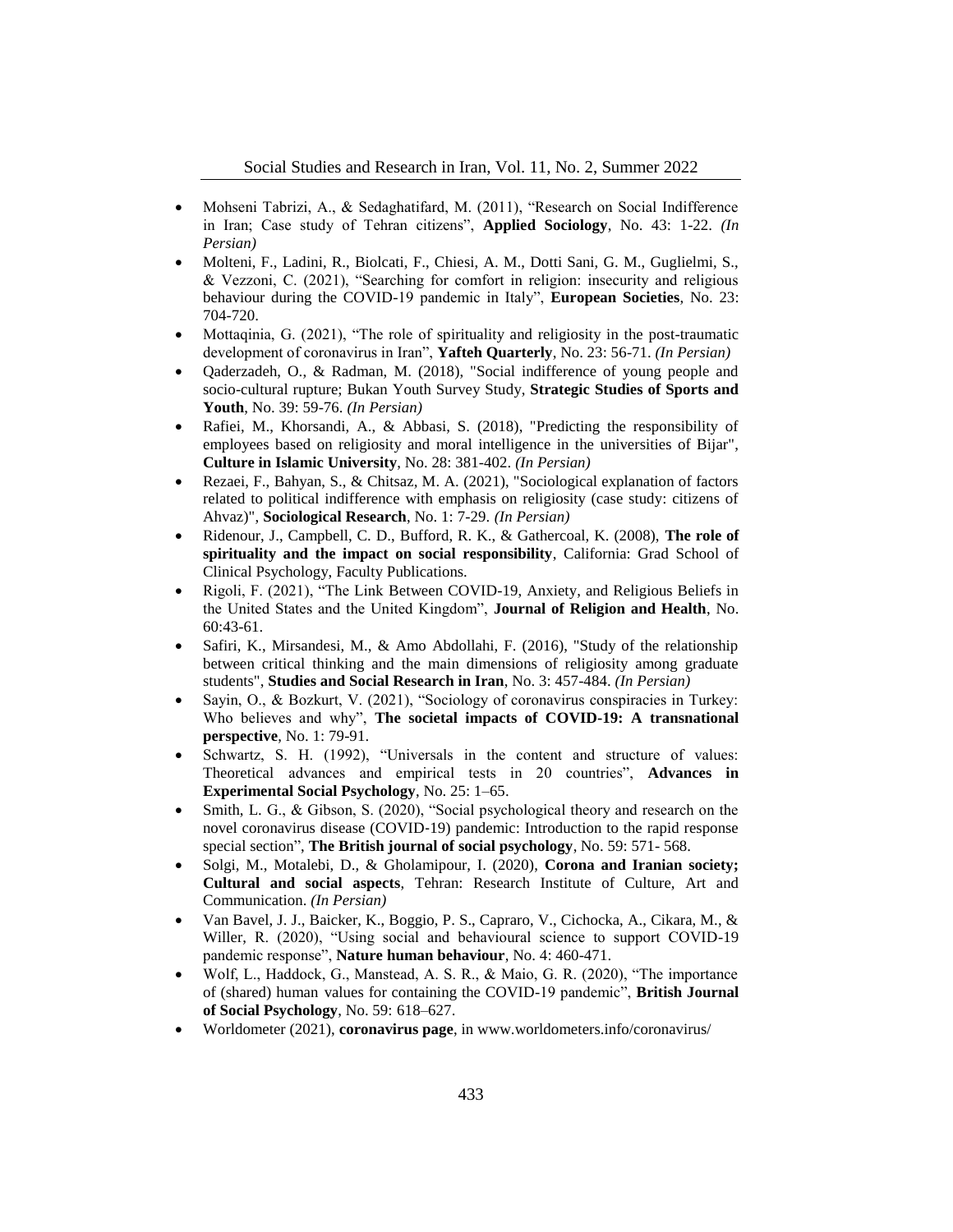راان است و تحقیقات اجتماعی در ایران / دورۀ ۸۱ شاره ۲، تابسآن ۱۴۶۱: ۴۲۹-۴۵۹ ما **تحلیل عوامل مؤثر بر نحوۀ مواجهۀ افراد با بیماری کرونا**  \* **با تأکید بر دینداری و بیتفاوتی اجتماعی** بهنام لطفی خاچکی<sup>'</sup> طاهره لطفی خاچکی<sup>۲</sup>

ش

### تاریخ دریافت: 1400/05/01 تاریخ پذیرش: 1401/01/27 **Doi: 10.22059/JISR.2022.325935.1220**

**چکیده**

تحقیق حاضر به بررسی عوامل اجتماعی مؤثر بر نحوۀ مواجهه افراد با بیماری کرونا میپردازد. در این پژوهش با درنظرگرفتن دینداری و بیتفاوتی اجتماعی بهعنوان مؤلفههای اجتماعی مؤثر بر مواجهۀ افراد با بیماری کرونا، روی ابعاد رفتاری، احساسی و نگرشی تمرکز شده است. از آنجا که افراد دیندار هنگام روبهروشدن با بحرانهای انسانی مواجهۀ عاقالنهتر و توأم با آرامش بیشتری دارند، چارچوب نظری مقاله، براساس نظریۀ انطباق مذهبی شکل گرفته است. همچنین مطابق رویکرد عقلگرایی دینی، گرایشهای دینمدارانه نقش مؤثری بر شکلدهی به رفتار مسئوالنۀ مردم در مواجهه با بیماری کرونا دارند. این مطالعه به روش پیمایشی و با ابزار جمعآوری دادۀ پرسشنامه انجام شد. جامعۀ آماری پژوهش، کلیۀ افراد ساکن شهر تهران هستند و سیصد نفر بهعنوان نمونۀ تحقیق، با روش خوشهای، متناسب با حجم انتخاب شدند. نتایج آزمون رگرسیون چندمتغیره نشان داد شاخص »مواجهه با کرونا« و متغیرهای مستقل، رابطۀ معناداری در ابعاد مختلف دارد )0/427=R). یافتههای این پژوهش نشان میدهد ارتباط غیرمستقیمی بین بی تفاوتی اجتماعی و مواجهه با کرونا وجود دارد (۱۲۶۸-=B=)؛ به این صورت که با افزایش بیتفاوتی اجتماعی در میان مردم، آنها کمتر اصول بهداشتی را رعایت میکنند. همچنین دینداری افراد بر نحوۀ مواجهه آنها با بیماری کرونا تأثیر مستقیم دارد )0/242B)=؛ بهگونهایکه افراد دیندارتر بیش از بقیه سعی دارند در برخورد با این بیماری رفتار مسئوالنهای از خود نشان دهند. **واژههای کلیدی:** اصول بهداشتی، بیتفاوتی اجتماعی، دینداری، کرونا.

\* مقاله پژوهشی، تألیف مستقل

1. استادیار گروه علوم انسانی و اجتماعی، دانشگاه فرهنگیان، تهران، ایران (نویسندۀ مسئول)، blotfi66@cfu.ac.ir .2 دکتری جامعهشناسی اقتصادی و توسعه، دانشگاه فردوسی مشهد، مشهد، ایران، com.yahoo@352taherelotfi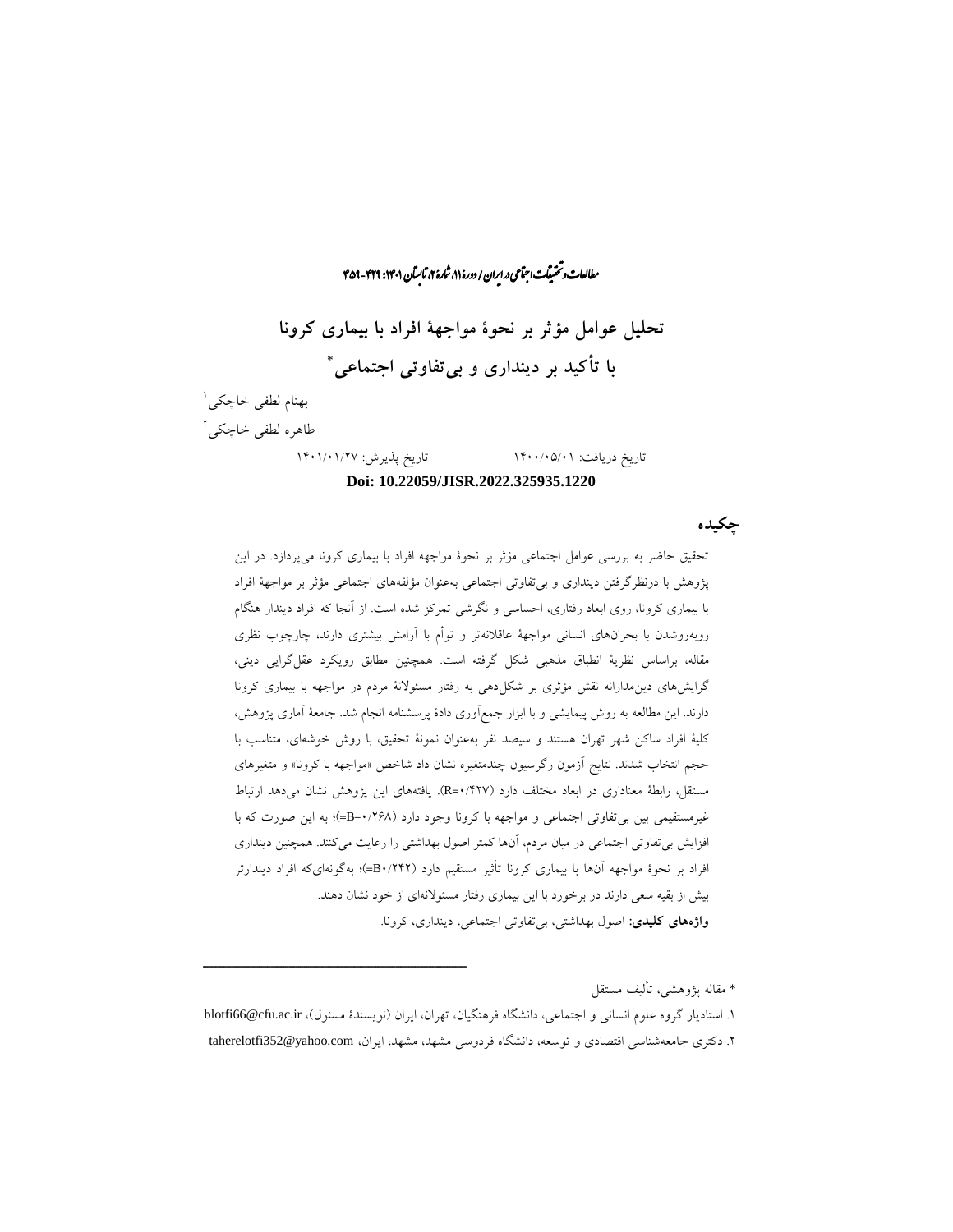#### **مقدمه و بیان مسئله**

شیوع ویروس کرونا بهعنوان یک بحران بیسابقه، بهصورت کامالً ناگهانی و به شکل گسترده سبب مختلشدن بسیاری از ابعاد جاری زیست بشری شده است. این بیماری مسری عالوه بر همهگیری، تبعات گوناگون فرهنگی و اجتماعی نیز بههمراه داشته و روی همۀ جنبههای زندگی اجتماعی تأثیر گذاشته است. بهجرئت میتوان گفت طی تاریخ بشر، هیچ پاندمی دیگری بهاندازۀ کرونا، در ایران و جهان و در سطح اجتماعی اثر مخرب نداشته است.

نداشتن شناخت دقیق از این ویروس و تبعات آن در جهان انسانی، سبب بهوجودآمدن وضعیتی غامض در مواجهه با آن شده و احتماالً تداوم آن، تصویر مبهمی از آینده را پیشروی بشر نهاده است. سرعت همهگیری و غافلگیری این ویروس تا حدی بود که نهادهای اجتماعی، اقتصادی، آموزشی و سیاسی نتوانستند مواجهۀ درستی با این پدیدۀ جدید داشته باشند. این شرایط همۀ ابعاد و زیرساختهای زندگی اجتماعی را دچار شوکی عمیق کرد و بازاندیشی جدی در همۀ شئون مبتال به کرونا را در دستور کار نهادها و سازمانهای متعدد قرار داد. این همهگیری جهانی عالوه بر تغییر خردترین و روزمرهترین الگوهای کنش انسانی و مراودات و ارتباطات سادۀ میان افراد، روابط پیچیدۀ سازمانی و خدماتی، سطوح کالن نظام جهانی، اقتصاد، سیاست، آموزش، فرهنگ و ارزشهای آن را نیز دستخوش التهاب و بحرانهای جدی کرده است (میرزایی، ۱۳۹۹: ۹). این پژوهش جنبههای خرد و کنش محور مرتبط با این بیماری را بررسی میکند؛ جنبههایی که نادیدهگرفتن آنها میتواند موجب بروز و تشدید بحرانهایی در سطح کالن شود.

اگرچه بیماریها متأثر از تعیینکنندههای اجتماعی متفاوتی بهوجود میآیند، عموماً در سطح کالن پیامدهای اجتماعی چندانی ندارند. بااینحال بیماریهای واگیردار بهویژه در زمان همهگیری، واجد پیامدهای گستردۀ اقتصادی و اجتماعی غیرقابل|نکاری هستند که گاهی اهمیتی فراتر از چالشهای درمانی آن دارند. همهگیری ویروس کرونا نیز از این قاعده مستثنا نیست )باقری و همکاران، 1399(. در ایران بعد از اعالم رسمی شیوع ویروس کرونا، سیاستها و اقدامات مختلفی در راستای کنترل و کاهش مبتالیان و قربانیان آن صورت گرفته است. در این میان نهادهای پژوهشی و دانشگاهی مختلفی برای شناخت ابعاد اجتماعی این بیماری، دست به انجام پژوهشها، برگزاری نشستها و نظرسنجیهای گوناگونی زدند. با وجود این، با توجه به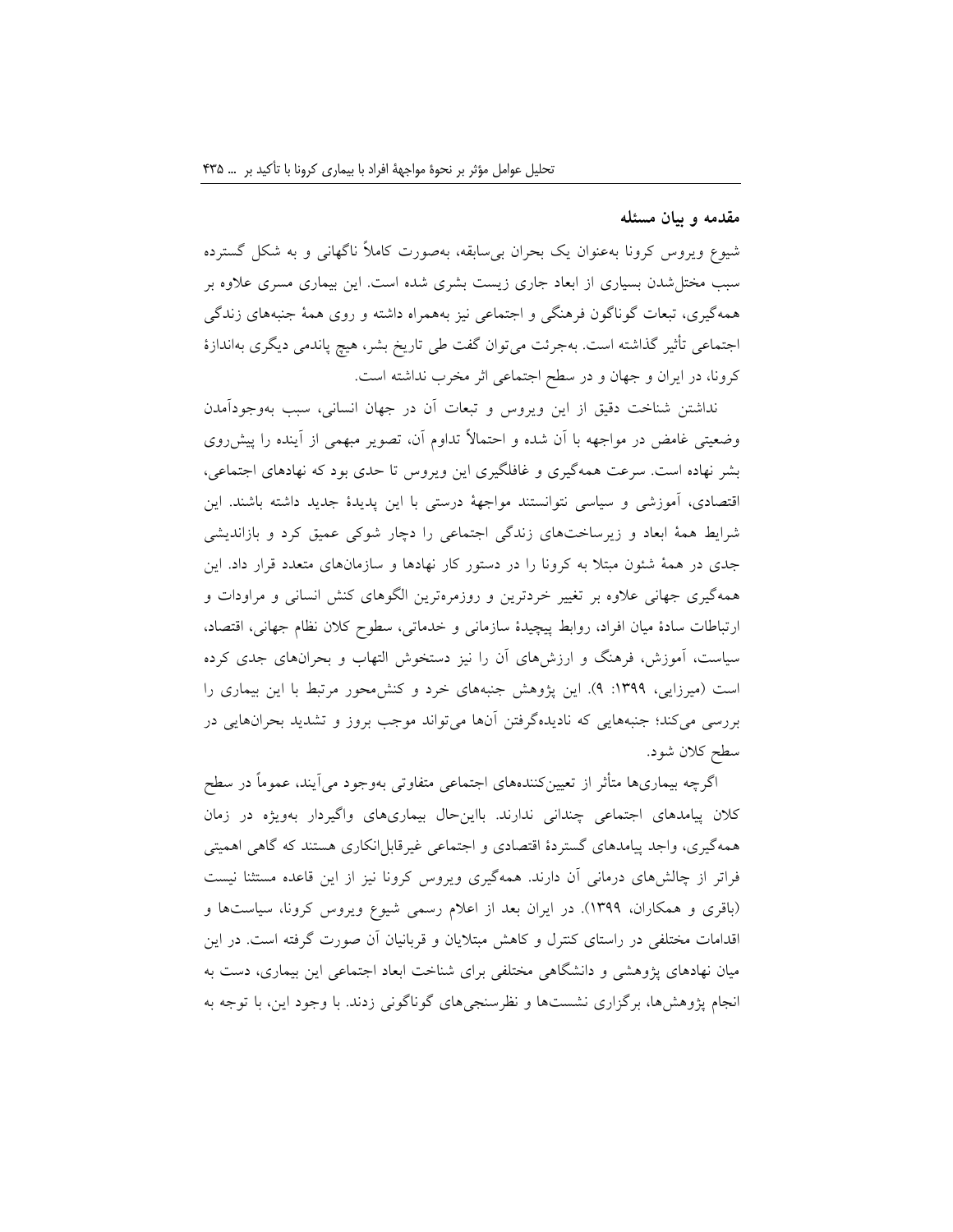نوظهوربودن این بیماری، همچنان خلأهای تحقیقاتی زیادی در این حوزه وجود دارد. در این پژوهش یکی از مسائل مرتبط با این بیماری واکاوی شده است.

طبق آخرین آمار رسمی وزارت بهداشت کشور )14 مردادماه 1400(، حدود 93000 نفر تاکنون در اثر ابتلا به این بیماری جان خود را از دست دادهاند (وزارت بهداشت، ۱۴۰۰). همچنین آمار مذکور در مقیاس جهانی (۵ اوت ۲۰۲۱) از ۴ میلیون و ۳۰۰ هزار نفر فراتر رفته و ایران بهلحاظ تعداد مبتالیان به کووید ،19 رتبۀ 12 را در دنیا به خود اختصاص داده است )ورلدمتر، 2021(. تبعات مرگ افراد برای خانوادهها در کوتاهمدت و بلندمدت بسیار گسترده است که تفصیل آن در این نوشتار نمیگنجد. نکتۀ مهم در اینجا تأثیر مستقیم نحوۀ رعایت پروتکلهای بهداشتی بر میزان مرگومیرهای ناشی از شیوع پاندمیها است.

الگوی گسترش پاندمیها و از جمله کرونا که در شمار پیچیدهترین آنها است، بهشدت مرتبط با سبکهای زندگی و الگوهای رفتار اجتماعی مردم است و با رفتارهای طبقات و صنفهای مختلف جامعه و نیز فرهنگهای منطقهای، ملی و محلی گره خورده است. بخش مهمی از تفاوت عملکرد این ویروس در کشورهای مختلف و حتی استانهای ایران نیز ناشی از تفاوتهای معنادار در الگوهای رفتار اجتماعی است (علویپور و احدی، ١٣٩٩: ٢١)؛ بنابراین برای شناخت نحوۀ مواجهه با این بیماری باید عواملی که بر نوع کنش مردم بهمنظور مقابله با شیوع کرونا و رعایت مسائل بهداشتی تأثیر میگذارد، بررسی شود.

با توجه به همهگیری بیماری کرونا، همۀ آحاد جامعه بهنوعی به آن واکنش نشان دادهاند، اما نوع مواجهۀ افراد با این بیماری به یک شکل و اندازه نیست. میتوان نحوۀ مواجهه با کرونا در افراد مختلف را در طول یک طیف مشاهده کرد؛ طیفی که یکسوی آن »مواجهۀ مسئوالنه« و در سوی دیگر آن »مواجهۀ غیرمسئوالنه« و سهلانگارانه قرار دارد. درواقع افراد مختلف برای مقابله با این بیماری، به اشکال و اندازههای مختلفی سعی در رعایت پروتکلهای بهداشتی و محدودسازی رفتارهای روزمرۀ خود دارند. قاعدتاً عوامل اجتماعی گوناگونی بر نحوۀ مواجهۀ افراد با بیماری کرونا تأثیرگذار است. اینکه چه عواملی بر شیوۀ مقابلۀ افراد با بیماری کرونا )از این جهت که تا چه حد اصول بهداشتی را رعایت میکنند و رفتارها، احساسات و نگرشهای متفاوتی به این پدیده از خود نشان میدهند) نقش دارد، پرسش مهمی است. مطالعۀ حاضر، اثر دینداری و بیتفاوتی اجتماعیرا، بهعنوان عوامل مؤثر بر نحوۀ مواجهه با این مخاطرۀ جهانی مورد توجه قرار داده است.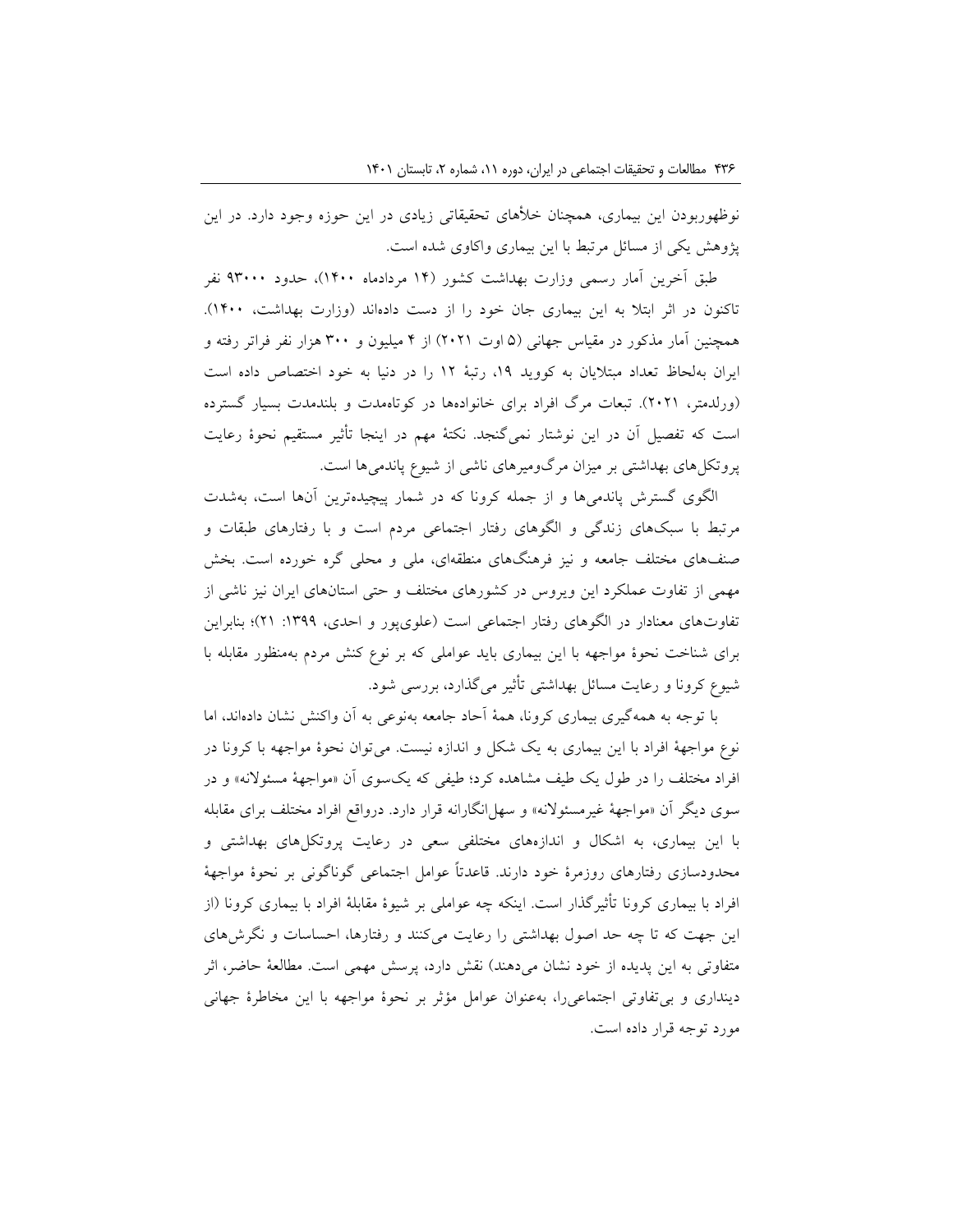شیوع بحران کرونا در ایران و آغاز آن از شهر قم، پرسشهای مذهبی مختلف و بحث بر سر نقش دین در این بحران را شکل داد و بهتدریج سبب ایجاد نوعی مناقشۀ تاریخی تضاد علم و دین در حوزۀ عمومی شد. با وجود اینکه حکومت در سیاستهایش برمبنای نظام تخصصی علم پزشکی عمل کرد، درگیری گفتمانی میان علم و دین مدتها دغدغۀ حوزۀ عمومی شد. در این فضا که با داللتهای آشکار سیاسی همراه بود، چنان بحث، داغ و همگانی شد که این مناقشه به یکی از بحثهای مهم بحران تبدیل شد. تعطیلی مراکز دینی و به تعلیقدرآمدن آیینها و مناسک مذهبی، ابعاد این مناقشه را گسترش داد )فاضلی، :1399 38(. بعد از گذشت بیش از یک سال از همهگیری کرونا، همچنان دینداری را باید بهعنوان عاملی تأثیرگذار بر نحوۀ برخورد افراد با این بیماری و درک پیامدهای آن دانست.

از یکسو شکلگیری اپیدمیهای مختلف در طول تاریخ که عمدتاً منشأ ویروسی داشتهاند، تأثیر فراوانی بر آگاهی دینی و پرسشگری از دین داشته و از سویی دیگر، نحوۀ پاسخ مردم به این اپیدمیها در بسیاری از مواقع متأثر از ذهنیت دینی بوده است (مبلغی، ۱۳۹۹: ۱۵۴). پژوهش حاضر بیشتر بر بخش دوم یعنی نحوۀ رفتار مردم در مواجهه با همهگیری کرونا که تا حدی ناشی از کنش دینورزانه آنها است، تأکید دارد. درواقع افراد متأثر از نگرش دینی خود، بهلحاظ رعایت اصول بهداشتی مواجهۀ یکسانی با این بیماری نخواهند داشت.

از طرفی بیتفاوتی اجتماعی که به گواه تحقیقات مختلف تحت تأثیر دینداری قرار دارد )رایدنور و همکاران، 2008؛ گرفلند، 2017؛ کرنز، 2020(، میتواند مواجهۀ مسئوالنه با بیماری کرونا را کاهش دهد. به بیانی دیگر سطح زیاد بیتفاوتی اجتماعی در جامعه که خود متأثر از عوامل گوناگون است، موجب میشود مردم کمتر پروتکلهای بهداشتی را رعایت کنند و بدین طریق عالوهبر شیوع بیشتر کرونا در جامعه، هزینهها و تبعات این بیماری بهراحتی کاهش نیابد. از اینرو بررسی نقش این پدیدۀ اجتماعی، در نحوۀ مواجهه با پاندمی کرونا اهمیت زیادی مییابد.

## **پیشینۀ پژوهش**

بحران کرونا با تأثیر روی مناسبات مختلف اجتماعی و فرهنگی، وضعیت بغرنجی را ایجاد کرده که این امر لزوم شناخت ابعاد گوناگون و اثرات مختلف این بیماری را بیش از پیش ضروری ساخته است. در جامعۀ ایران که از دیرباز دیندار بوده است و دینداری در آن یک عنصر مهم اجتماعی تلقی میشود، رفتار افراد از جمله مواجهۀ آنها با کرونا میتواند تحت تأثیر این عنصر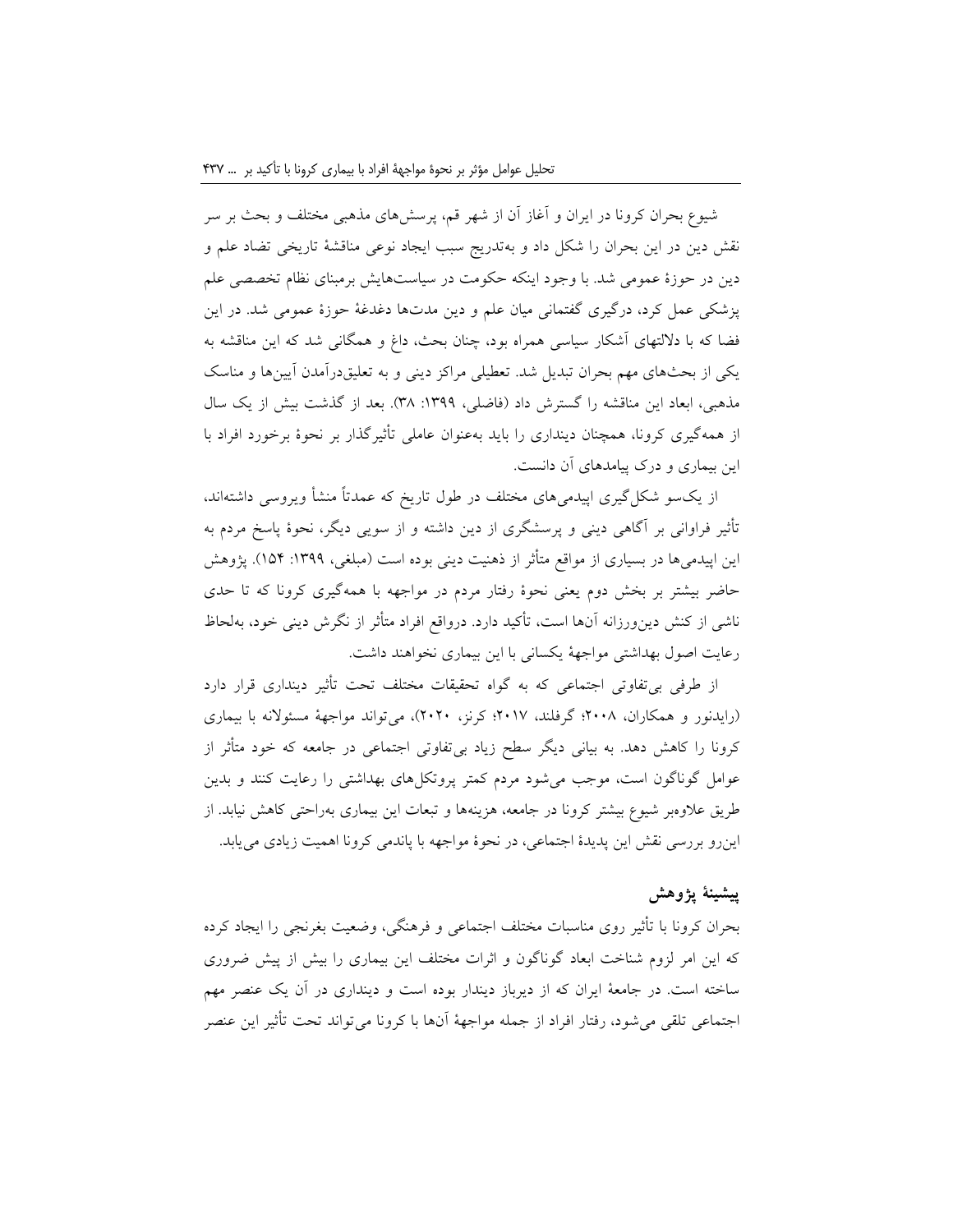قرار گیرد. درخصوص نحوۀ روبهروشدن آحاد جامعه با همهگیری کرونا و نقش دینداری بر آن، تحقیقاتی در ایران و جهان انجام شد که بهعنوان پیشینۀ تجربی به آنها اشاره میشود.

در مطالعات داخلی، پژوهشی که بهصورت منسجم به مطالعۀ عوامل اجتماعی مؤثر بر نحوۀ مواجهۀ افراد با بیماری کرونا و با تأکید بر دینداری و بیتفاوتی اجتماعی پرداخته باشد، انجام نشده است. برعکس، برخی از پژوهشها به اثرات شیوع کرونا بر دینداری پرداختهاند )چیتساز قمی، 1399؛ متقینیا، 1400؛ قادری و اورعی، 1400؛ باقی، 1400(؛ برای نمونه پژوهشی که بوسینگ و همکاران (۲۰۲۱) روی ۳۶۲ نفر از مسلمانان ایران انجام دادند، نشان داد بیماری همهگیر کرونا میتواند ثبات روانی افراد و همچنین اعتماد به خدا را به چالش بکشد و آنها را دچار ضعف اعتقادی کند.

در پژوهشهای پیشین خارجی نیز برخی از مطالعات به چنین اثراتی پرداختند؛ برای مثال، یافتههای پژوهش مولتین و همکاران )2021( در ایتالیا بیانگر آن بود که در میان راهکارهای احتمالی برای مقابله با احساس ناامنی ناشی از بیماری کرونا، دین میتواند نقش مهمی ایفا کند. نتایج مطالعه نشان داد افرادی که در خانوادۀ خود بیماری کووید 19 را گزارش دادهاند، رفتارهایی مانند حضور در مراسم مذهبی (از طریق وب، رادیو و تلویزیون) و دعا را نیز بیشتر داشتهاند.

ریگل )2021( در پژوهشی تأثیر بحران ویروس کرونا بر اعتقادات مذهبی شهروندان انگلستان (۱۴۰ نفر) و ایالات متحده (۱۴۰ نفر) را که دارای دین مسیحی یا بدون دین بودند، بررسی کرد. براساس یافتههای این تحقیق، برای مؤمنان، اضطراب بیشتر درمورد ویروس کرونا، با افزایش باورهای دینی )0/24=r )و برای غیرمؤمنان، نگرانی بیشتر درمورد ویروس کرونا، با افزایش شک و تردید به باورهای مذهبی همراه بود )-0/15 =r)؛ بنابراین اضطراب ناشی از بیماری، حمایت از ایدئولوژی موجود فرد را که قبل از وقوع یک رویداد استرسزا پذیرفته است، افزایش میدهد.

در پژوهش دیگری در کلمبیا تشدید رفتارهای مذهبی در زمان شیوع ویروس کرونا گزارش شد )مزا، 2020(. دولت لهستان در آوریل 2020 شدیدترین محدودیتها را در پاسخ به همهگیری در این دوره، اعمال کرد. نتایج یک نظرسنجی آنالین در این کشور نشان داد حدود یکپنجم )21/3 درصد( افراد بزرگسال، در مقایسه با گذشته، در این برهه زمان بیشتری به دعا و انجام سایر اعمال مذهبی پرداختهاند. حدود 61/3 درصد افرادی که قبالً چند بار در هفته عبادت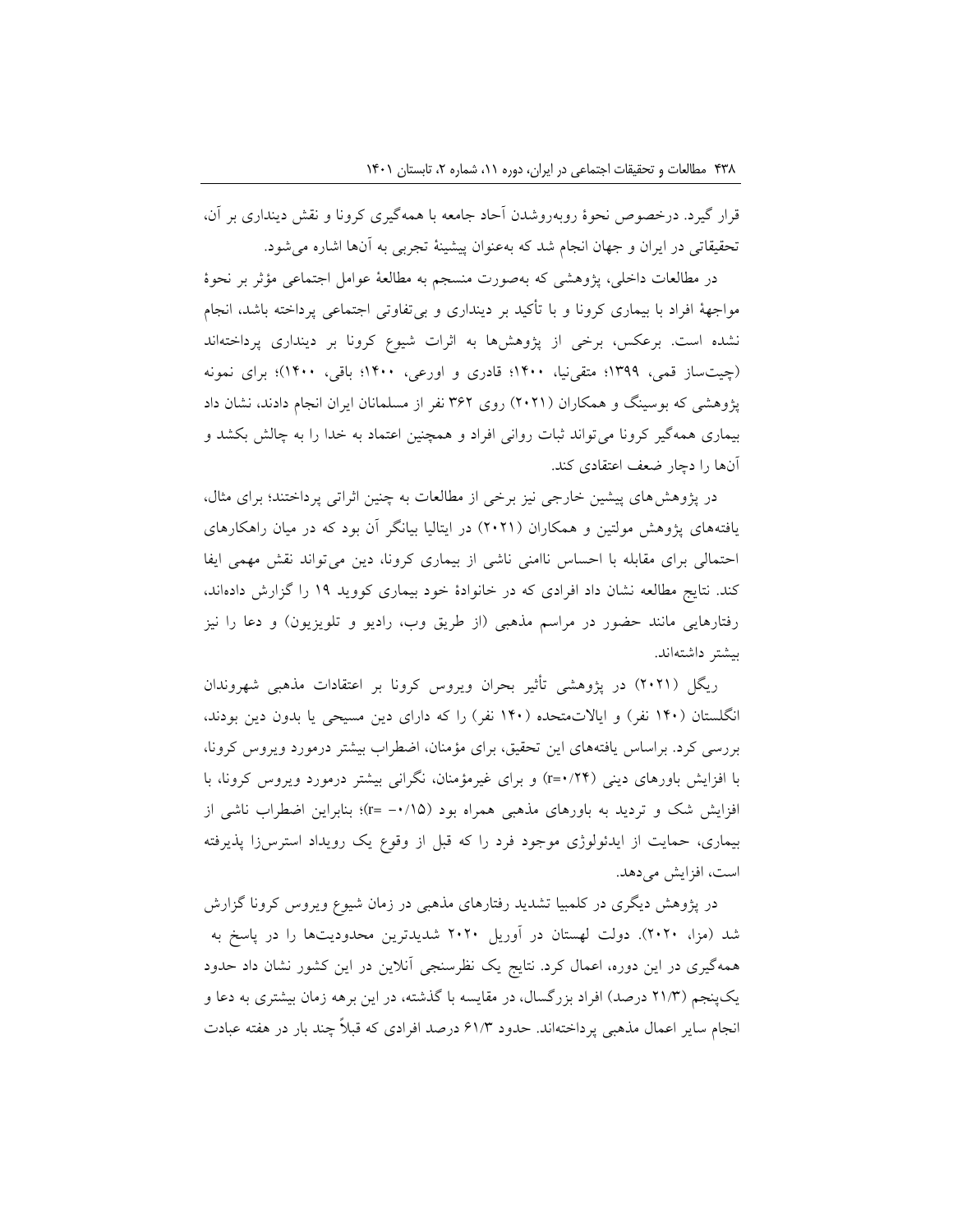میکردند، اکنون زمان بیشتری را به این کار اختصاص داده بودند. همچنین اعمال مذهبی در میان افرادی که قبالًا هرچند سال یکبار (۱۵/۹ درصد) و در بین کسانی که قبلاً بههیچوجه انجام نشده بود (۷/۴ درصد)، انجام شد. افرادی که قبلاً گاهی عبادت می کردند یا اصلاً عبادت نمیکردند، طی همهگیرشدن کرونا بیشتر دعا<sup>۱</sup> میخواندند (بوگوشوزکی و همکاران، ۲۰۲۰). بهعالوه، دادههای روزانۀ حاصل از جستوجوی گوگل در 95 کشور جهان نشان داد بحران کووید 19 جستوجوهای گوگل برای دعا )در مقایسه با همۀ جستوجوهای گوگل( را به بیشترین سطح ثبتشده افزایش داده است )بنتزن، 2020(.

مطابق برخی از مطالعات، مسلمانان به کمک دینداری بر اضطراب بهخطرافتادن سالمتی ناشی از ویروس کرونا غلبه کردهاند )کری و همکاران، 2021(. مطالعۀ فستم و همکاران )2021( نیز نشان داد دینداری، محافظی برای زمان پیری است و عالئم افسردگی و اضطراب را بهویژه در میان زنان مسن کاهش میدهد. پژوهشی که در ترکیه درمورد باورهای توطئۀ مرتبط با ویروس کرونا )اینکه این ویروس ساخته دست بشر است و بهمنظور دشمنی تولید شده است) انجام شد نشان داد تعهدات مذهبی، با تأیید تئوری توطئه ارتباطی قوی دارد )سایان و بزکرت، 2021(.

بنجامین و همکاران )2011( با نظرسنجی از 1079 فرد بزرگسال به این نتیجه رسیدند که احتمال استفاده از خدمات پیشگیرانه، در افراد مذهبی بیشتر است. این خدمات پیشگیرانه شامل غربالگری کلسترول، واکسن آنفوالنزا و کولونوسکوپی بود. همچنین ارتباطات اجتماعی بین اعضای درون جماعت ممکن است موجب درخواست ویزیت پزشک، مراقبت از عالئم در هنگام ظهور و کمک عملی برای صورتحسابهای پزشکی شود و مشارکت جماعت را به یک عامل بالقوۀ مهم در درمان و غلبه بر بیماری تبدیل کند. یافتههای این تحقیق نشان داد افراد دیندارتر مواجهۀ مسئوالنهتری در مواجهه با بیماریهای مسری دارند.

براساس پژوهش بیکر و همکاران )2020(، بین تمایل بسیاری از گروههای مذهبی به اجتماعات حضوری و الزامات فاصلهگذاری اجتماعی -که برای محدودکردن شیوع ویروس کرونا بهصورت دستورات دولتی ابالغ میشود- تنش مداومی وجود دارد؛ تا آنجا که افراد مذهبی و گروههای مرتبط با آنها معتقدند تجربیات جمعی حضوری، برای دینداری، هویت اجتماعی و آسایش آنها ضروری است. درواقع ممکن است آنها تجمع حضوری را تا حدود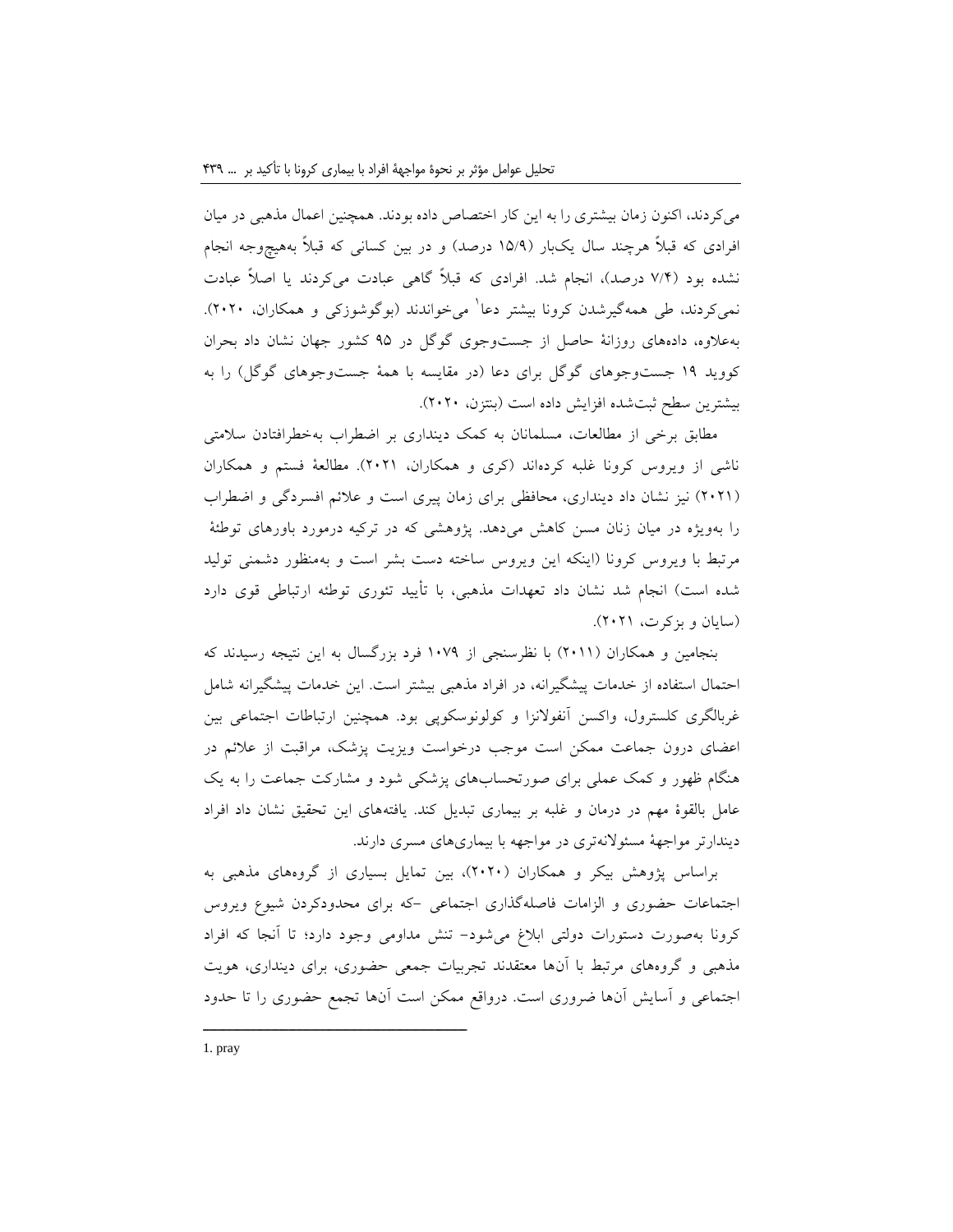)یا حتی فراتر از( سیاستهای فاصلهگذاری اجتماعی ادامه دهند. یافتۀ این پژوهش، با مطالعۀ بنجامین و همکاران در تضاد است.

نتایج برخی از پژوهشهای مرتبط نشان داد خأل تحقیقاتی اصلی درمورد موضوع حاضر، نبود پژوهشی منسجم در ایران است که به تحلیل عوامل اجتماعی مؤثر بر نحوۀ مواجهۀ افراد با بیماری کرونا، با تأکید بر عنصر دینداری و بیتفاوتی اجتماعی، توجه داشته باشد. تحقیقات داخلی اغلب دینداری را بهعنوان متغیر وابسته درنظر گرفتهاند و موضوع بیتفاوتی اجتماعی نیز در این میان چندان بررسی نشده است. برخی مطالعات خارجی شباهتهایی با موضوع این پژوهش دارند، اما در آنها نیز حضور دینداری بهعنوان متغیری تأثیرپذیر از شیوع کرونا پررنگ است. شایان ذکر است که بستر اجتماعی و فرهنگی این کشورها با وضعیت جامعۀ دینمدار ایران متفاوت است و یافتههای آنها نیز بعضاً در تضاد با یکدیگر قرار دارند؛ بنابراین انجام تحقیقی مستقل در چنین جامعهای ضرورت دارد.

این مطالعه عمدتاً مفهوم دینداری را بهعنوان یک متغیر مستقل مد نظر قرار داد و نقش این مفهوم را در رفتار و کنش افراد بررسی کرد، اما عمدۀ ادبیات نظری موجود در حوزۀ رابطۀ بین بیماریها (اپدیمیها و پاندمیها بهطور خاص، و فجایع و بحرانها بهطور عام) و دینداری -همانطور که بررسی پیشین تجربی نشان داد- تأثیر بحران بر دینداری بود، نه عکس آن. در ادامه مباحث نظری مرتبط ارائه خواهد شد.

### **مبانی نظری**

با توجه به اینکه ویروس کووید ،19 بهتازگی بهعنوان یک بحران بهداشت عمومی بهوجود آمد، جامعهشناسان دین شروع به دستوپنجه نرمکردن با بسیاری از پویاییهای پیشبینینشده و دیدهنشدۀ این پدیدۀ جهانی کردند )بیکر و همکاران، 2020(؛ برای مثال، به این عقیدۀ دینی که جسم مادی انسان »معبد خدا« و مقدس است، اخیراً مورد توجه قرار گرفته است. این مسئله پیچیده است؛ زیرا اندیشههای دینی سبب ایجاد دیدگاههایی متنوع درمورد بدن فیزیکی شدهاند؛ از جمله برخی از مکاتب فکری زاهدانه که خویشتن فیزیکی را تحقیر میکنند و برای آن اهمیتی قائل نیستند، اما برخی دیگر از اندیشههای دینی، بدن انسان را مقدس میدانند؛ بنابراین تالش در جهت حفظ و سالمت آن را برای دینداران الزم میدانند )بنجامین و همکاران، 2011(.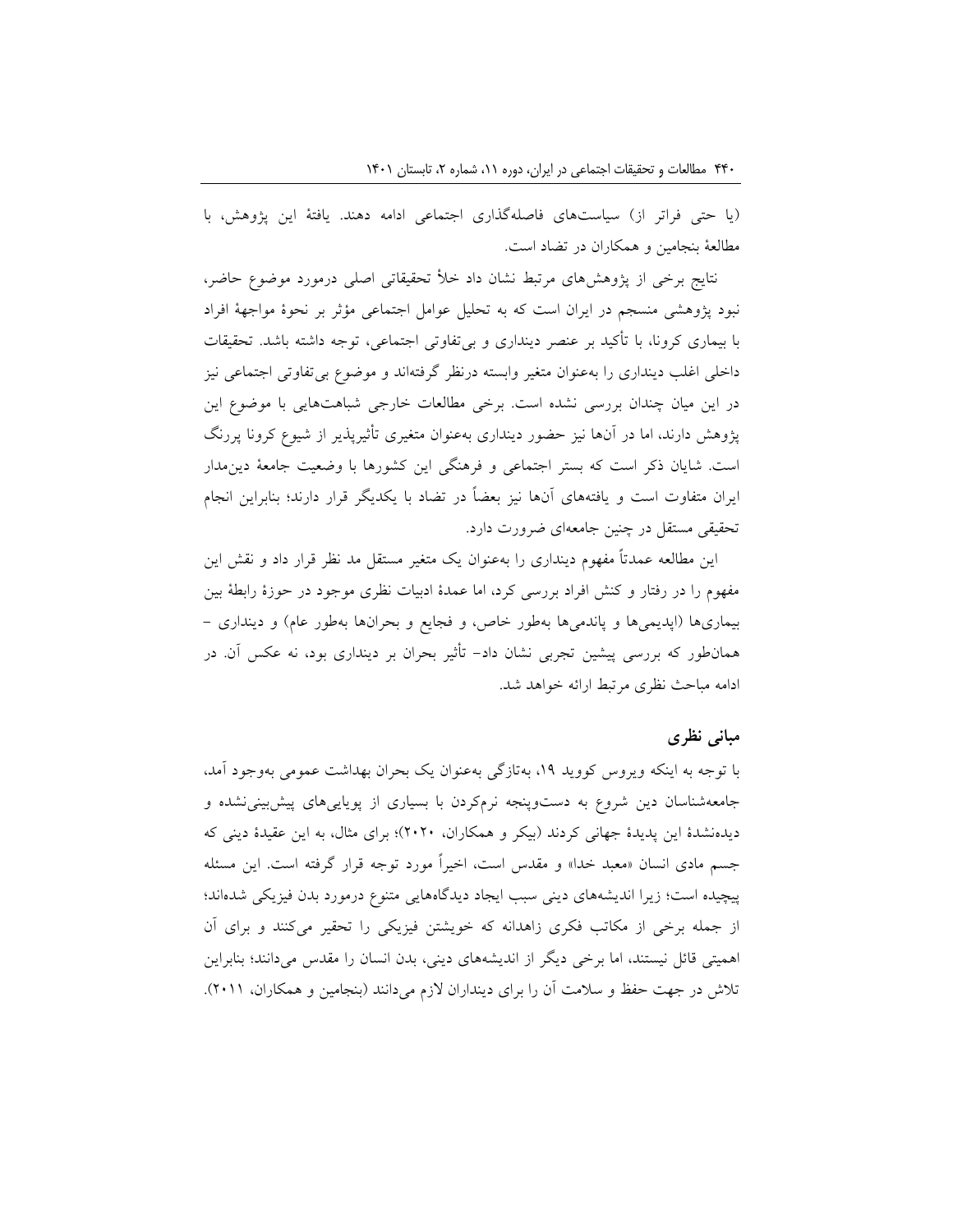مقدسدانستن جسم بهعنوان یک اعتقاد دینی، روی نوع برخورد انسانها با اپیدمیها و پاندمیها تأثیر میگذارد.

معنویت در زمینۀ مراقبتهای بهداشتی، یک حوزۀ نسبتاً جدید است که میزان اهمیت آن در حال افزایش است. ظهور بیماری همهگیر کووید 19 با پررنگکردن این موضوع موجب واکنشهای متمایز و راهبردهای مختلف برای بقا شده که ایمان یکی از آنها است )کووالچیک و همکاران، 2020(. بدینترتیب دینداری یا دیندارنبودن بر چگونگی کنارآمدن افراد با بحران ویروس کرونا تأثیر میگذارد )کرنز، 2020(. از منظر عملگرایی، سنت فلسفی که در روانشناسی تجربی جیمز ریشه دارد، تمرکز باید بر پیامدهای دینداری باشد )کرنز، 2020(. در این مطالعه نیز دینداری در قامت یک متغیر مستقل بررسی شد تا مشخص شود منش و رفتار دیندارانه چه تأثیری بر کنشهای روزمرۀ افراد در مواجهه با بیماری کرونا دارد.

امید و اعتمادی که جامعه به نهاد مذهبی دارد، این نهاد را به مرجعی نهایی تبدیل کرده است که میلیونها نفر از مردم مبتلا به یک بیماری همهگیر را تسکین می دهد (ایسایکو، ۲۰۲۰). نظریۀ نطباق مذهبی ٰ اذعان میکند مردم از دین، بهعنوان ابزاری برای کنارآمدن با مشکلات و عدم اطمینان استفاده میکنند. از آنجا که در زمان بحران، انسان برای تسلی و توجیه به دین متوسل میشود، همهگیری کووید 19 از این قاعده مستثنا نیست )بنتزن، 2020(؛ بهطوریکه امروزه مقابلۀ مذهبی، به گزینۀ معتبری برای کنارآمدن با چالشهای کووید 19 تبدیل شده است )ایفنی اد و زوککالو، 2020(. درواقع دینداری به مردم نوعی آرامش میدهد و به همین دلیل دینداران میتوانند بدون ترسهای افراطی و وسواسی کنشهای خود را در جهت رعایت دستورالعملهای بهداشتی و البته رعایت حقوق دیگران بهتر مدیریت کنند. به عبارت دیگر سطح دینداری بیشتر، مساوی با رعایت بیشتر پروتکلهای بهداشتی است.

یکی از مالحظات اصلی در زمینۀ دینداری و رفتارهای مرتبط با سالمتی این است که تا چه اندازه سنتها و جهانبینیهای دینی مختلف بر جهتگیریهای خاص مانند جهتگیریهای فردگرایانه در برابر جمعگرایانه یا مراقبت از افراد آسیبپذیر تأکید میکنند )بیکر و همکاران، 2020(. به عقیدۀ دورکیم دینداری و التزام به هنجارهای دینی، در تقویت حس مسئولیتپذیری افراد نقش دارد و موجب کنترل رفتارهای فردگرایانه و اتحاد جامعه میشود. در مقابل، کاهش دینداری و اعتقادات دینی، زمینۀ ناهنجاری اجتماعی را فراهم میسازد )همیلتون، 1387؛ رفیعی

<sup>1.</sup> Religious coping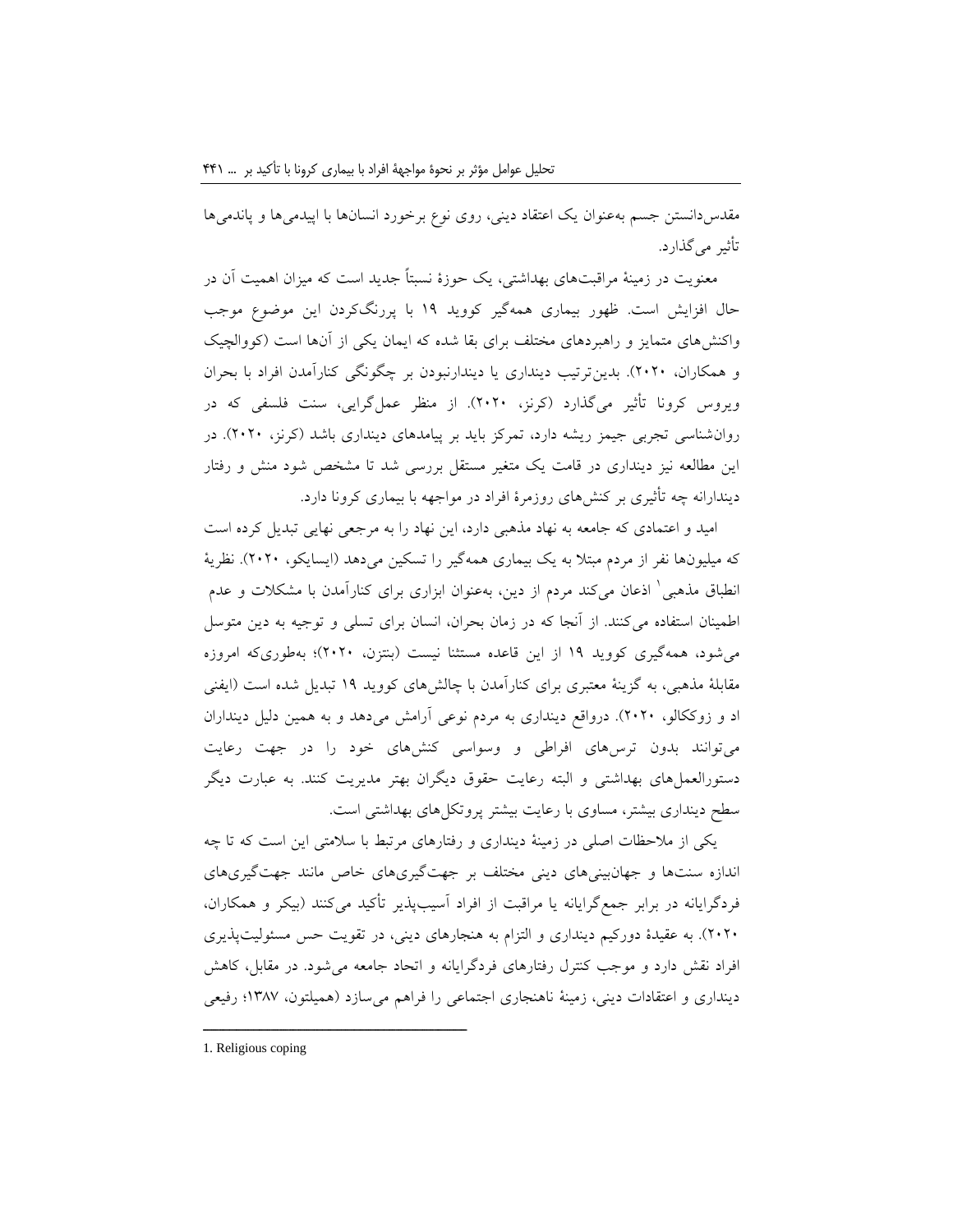و همکاران، :1397 386(. براساس این دیدگاه، افراد دیندار بیشتر به فکر دیگران هستند و درنتیجه بیشتر از بقیه از اموری نظیر رعایتنکردن مسائل بهداشتی در هنگام شیوع بیماریهای مسری مانند کرونا که ممکن است به اطرافیان آنها آسیب بزند، دوری میکنند.

موضوع فوق در جامعۀ ایران به شکل دیگری نیز قابلتحلیل است. اسالم بهعنوان دینی جمعگرا، توصیههای بسیاری در نفی بیتفاوتی به دیگران و مسئولیت انسانها در قبال یکدیگر دارد که توضیح آنها در این مقاله نمیگنجد، اما آنچه در ادبیات جامعهشناسی دین همواره بر آن تأکید شده است و نتایج تحقیقات مختلف نیز آن را در جامعۀ ایران تأیید میکند، نقش دینداری بر مسئولیتپذیری اجتماعی است) رضایی و همکاران، 1400؛ بنسبردی و همکاران، 1398؛ میرمحمدی و همکاران، 1395؛ قائمی و همکاران، 1394(.

دین اسالم بهدلیل ویژگیهایی که دارد، در نحوۀ مواجهۀ مردم با شرایط همهگیری موجود اثرگذار است. اکنون فقیهان مباحث مهمی را مطرح میکنند که از جملۀ آنها، بحث ضمان شرعی مکلفان بهمنظور اجتناب در انتقال ویروس است. بر این اساس، اگر فردی احساس کند رفتار وی میتواند منشأ انتقال بیماری شود، آنگاه بهلحاظ شرعی بر او واجب است که از این خطر دوری کند (مبلغی، ۱۳۹۹: ۱۵۶). در این دیدگاه، مسئلۀ ضمان شرعی با موضوع مسئولیت اجتماعی و بیتفاوتنبودن به سایر مردم، پیوند میخورد. به عبارت دیگر التزام به رفتارهای دینمدارانه ایجاب میکند که افراد هم بهلحاظ اجتماعی مراقب باشند تا دیگران را مبتال نکنند و هم بهلحاظ فردی مراقب جسم خود باشند و آن را از خطر حفظ کنند؛ بنابراین با افزایش سطح دینداری انتظار میرود افراد، بیشتر دستورالعملهای بهداشتی را در سطح جامعه رعایت کنند.

بررسی نحوۀ مواجهۀ دینداران با ویروس کرونا نشان داد تاکنون دو گرایش اصلی در جوامع مذهبی در قبال خطر شیوع بیماری کرونا بروز یافته است: نخست گرایش بنیادگرایی مذهبی است. در این گرایش، تبعیت از توصیههای بهداشتی و عمل به دستورات بهداشتی درصورتیکه سبب برگزارنکردن اجتماعات دینی و تعطیلی مساجد، کلیساها، کنیسهها و سایر عبادتگاههای دینی شود، قابل پذیرش نیست. نظریات توطئهگرایان الهیاتی<sup>۱</sup> نیز در همین دسته جای میگیرد. به عقیدۀ آنها کووید 19 بخشی از پروژۀ نظم جهانی جدید برای ممنوعکردن اجتماعات عمومی و دستهجمعی دینی است و خواستار نادیدهگرفتن چنین اقداماتی هستند (ایسایکو، ۲۰۲۰). اندیشههای افراطی دینی که معتقد به شفابخشی و معجزهدرمانی است، پیامدهای رفتاری منفی

<sup>1.</sup> Theological conspiracists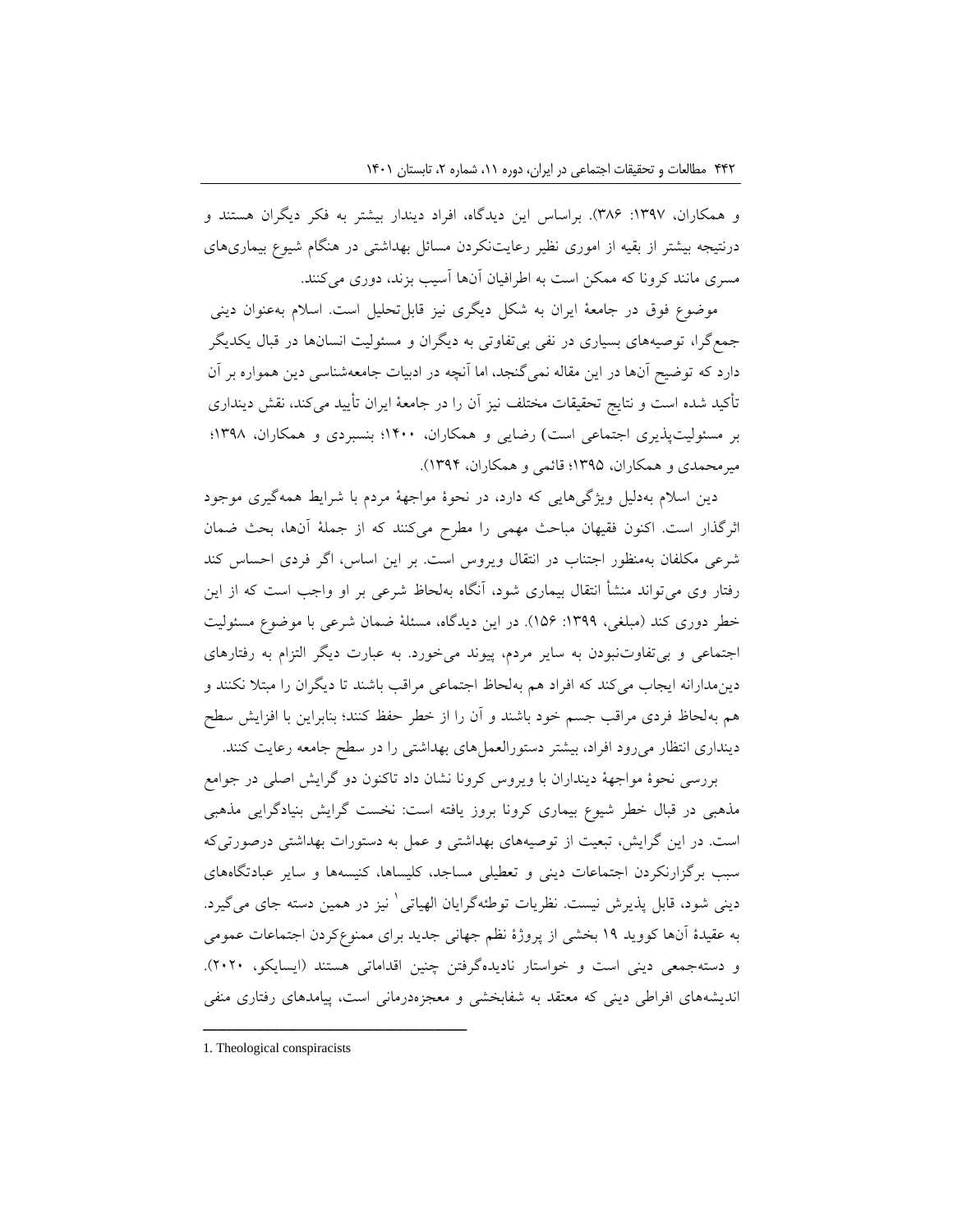در مواجهه با بیماری بههمراه دارد؛ امری که با نادیدهانگاشتن توصیههای بهداشتی و کاهش انگیزه برای انجام رفتارهای مثبت پزشکی، موجب بهخطرانداختن سالمتی میشود )هیوارد و همکاران، 2016(. دوم، گرایش عقلگرایی دینی که در عین تأکید بر توسل، دعا و نیایش و کمک از خداوند، به ضرورت پیروی از توصیههای بهداشتی و پزشکی تأکید دارند؛ حتی اگر به تعطیلی مناسک و اجتماعات دینی منجر شود (چیتساز، ١٣٩٩: ١۵٨). در جامعۀ ایران رویکرد عقلگرایی دینی، غلبۀ بیشتر و نقش مهمتری در شکلدادن به رفتار مردم در مواجهه با بیماری کرونا دارد و موجب رعایت بیشتر مسائل بهداشتی پیشگیرانه در میان آنها میشود.

از طرفی دینداری و معنویت نقش مهمی در تسکین درد و رنج، تأثیر بر نتایج بهداشتی و بهحداقلرساندن پیامدهای انزوای اجتماعی دارد )الکتی و همکاران، 2020(. همچنین ادبیات مربوط به رابطۀ بین دینداری و رفتارهای اجتماعی مسئوالنه نشان داد دینداری سبب تقویت نگرشهای مثبت به رفتارهای اجتماعی و مسئولیتپذیری بیشتر میشود )گرفلند، 2017(. از این بحث میتوان به این نکته پی برد که دینداری با مفهومی دیگر یعنی بیتفاوتی اجتماعی، در ارتباط است؛ به این معنا که افرادی که سطح بیشتری از دینداری دارند، بهلحاظ میزان بیتفاوتی اجتماعی در سطوح پایینتری قرار میگیرند. با این استدالل، دینداری میتواند با ایجاد نوعی مسئولیتپذیری اجتماعی، پررنگکردن احساسات دیگرخواهانه و کاهش بیتفاوتی، میزان رعایت پروتکلهای بهداشتی را در افراد افزایش دهد؛ موضوعی که مطالعۀ حاضر بر آن تأکید دارد. درواقع دینداری هم بهصورت مستقیم و هم از طریق تأثیر بر بیتفاوتی اجتماعی، میتواند نوع رفتار افراد در مواجهه با همهگیری کرونا را تبیین کند.

درنهایت برای وضوح بیشتر چارچوب نظری باید اذعان داشت که دینداری مانند شمشیری دولبه و با سازوکارهای متفاوت میتواند هم سبب کاهش و هم موجب افزایش رعایت پروتکلهای بهداشتی در مردم شود. البته چارچوب نظری مطالعه بر بعد دوم تأکید دارد و براساس نظریۀ انطباق مذهبی -که طبق آن افراد دیندار مواجهۀ عاقالنهتر و توأم با آرامش و عقالنیت بیشتری هنگام روبهروشدن با بحرانهای انسانی دارند- شکل گرفته است. در این پژوهش بر رویکرد عقلگرایی دینی نیز در چارچوب نظری تأکید شده است. مطابق این دیدگاه باید گفت چنین گرایشی نقش مؤثری بر شکلدهی به رفتار مردم در مواجهه با بیماری کرونا دارد و موجب رعایت بیشتر مسائل بهداشتی پیشگیرانه در میان آنها میشود. درواقع افراد دیندار مسئولیتپذیری بیشتر و بیتفاوتی کمتری در برخورد با این بیماری دارند. از طرفی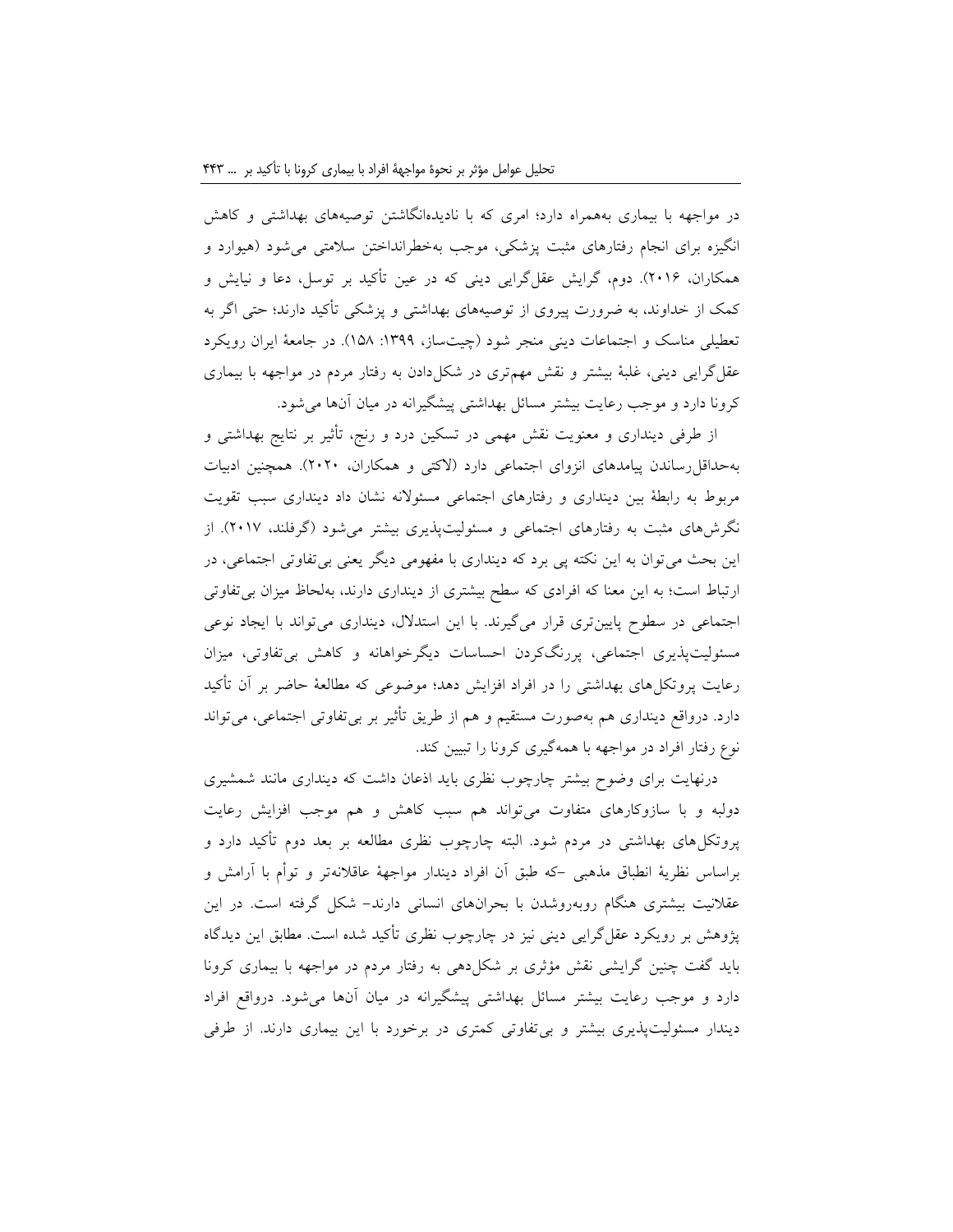دیدگاه دورکیم نیز به شکلگرفتن چارچوب نظری پژوهش کمک کرده است؛ دیدگاهی که بر نقش دینداری و رعایت هنجارهای دینی بر تقویت مسئولیتپذیری و دوری از کنشهای فردمحور -که ممکن است دیگران را در معرض خطر قرار دهد- تأکید دارد. در شکل ،1 براساس چارچوب نظری ذکرشده، مدل نظری تحقیق ترسیم شده است.



**شکل .1 مدل نظری تأثیر دینداری و بیتفاوتی اجتماعی بر نحوۀ مواجهه با کرونا**

براساس شکل ۱ که در آن متغیر وابسته، «مواجهه با کرونا» (میزان رعایت پروتکلهای بهداشتی و واکنش مسئولانه در جهت کاهش شیوع بیماری) است، متغیرهای دینداری و »بیتفاوتی اجتماعی« عواملی تأثیرگذار بر میزان رعایت اصول فاصلهگذاری اجتماعی در مقابله با بیماری کرونا هستند. طبق توضیح فوق، فرضیات تحقیق شامل این موارد است: بهنظر میرسد بین دینداری و مواجهه با کرونا و نیز بین بیتفاوتی اجتماعی و مواجهه با کرونا رابطۀ معنادار وجود دارد.

## **روش تحقیق**

روش پیمایشی بهعنوان یکی از رایجترین روشهای تحقیق در علوم اجتماعی (ساعی، ۱۳۸۷: 133(، در این پژوهش استفاده شده و ابزار جمعآوری دادهها نیز پرسشنامۀ محققساخته است.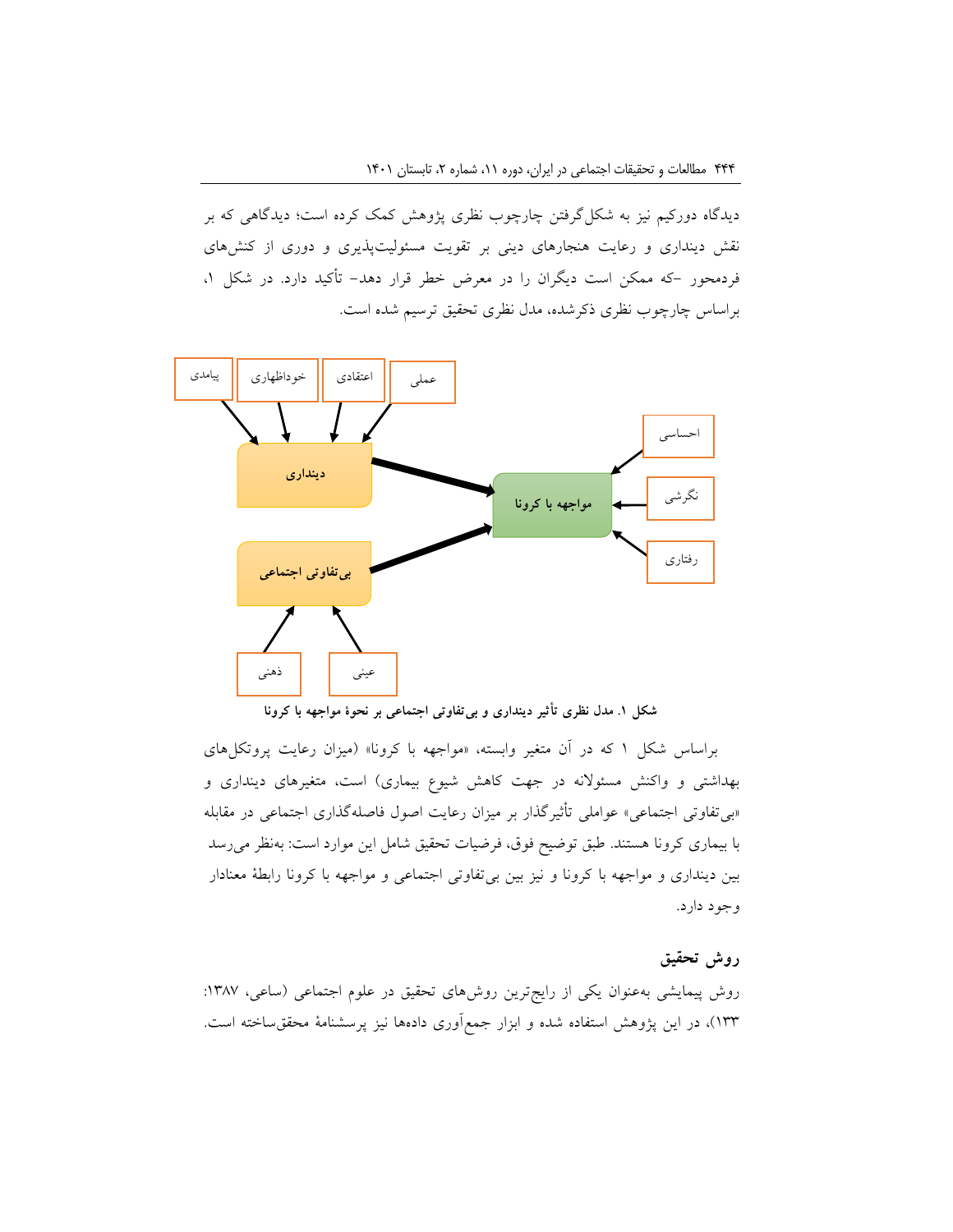جامعۀ آماری مطالعه، کلیۀ ساکنان شهر تهران است و برای انتخاب حجم نمونه، از فرمول کوکران استفاده شده است. طبق این فرمول و با پذیرش درصدی از خطا، سیصد نفر بهعنوان نمونۀ تحقیق مشخص شدند و پرسشنامۀ پژوهش را تکمیل کردند.

همچنین در این تحقیق برای انجام نمونهگیری، از روش خوشهای متناسب با حجم استفاده شد؛ به این صورت که ابتدا هریک از مناطق 22گانۀ شهر تهران، بهعنوان یک خوشه درنظر گرفته شد. سپس متناسب با جمعیت هر خوشه، از هرکدام تعدادی ناحیه بهصورت تصادفی انتخاب شد. سرانجام در نواحی منتخب، بلوکهایی به روش تصادفی درنظر گرفته و داخل هر بلوک، از چند خانوار با کمک روش نمونهگیری تصادفی ساده نظرسنجی شد. در فرایند انتخاب نمونهها بهگونهای عمل شد که درصد افرادی که بهصورت تصادفی از هر گروه انتخاب شدند با درصد همان گروه در جامعه مورد نظر برابر بودند.

فاز جمعآوری و تحلیل دادههای تحقیق در پاییز سال 1399 انجام شده است. همچنین میزان آلفای کرونباخ شاخص مواجهه با کرونا 0/826 و این میزان برای شاخص دینداری 0/801 و برای شاخص بیتفاوتی اجتماعی 0/789 بهدست آمد که بیانگر پایایی قابلقبول ابزار سنجش است.

بهلحاظ نظری واژۀ دینداری صفت مفهوم دین است و بهصورت نسبی تعریف میشود و دارای مراتب حداقلی و حداکثری است (میرسندسی، ۱۳۸۳). مفهوم دینداری میزان پایبندی و التزام افراد به مجموعه تعالیمی که از سوی خدا و توسط انسانهای برگزیده که برای بشر فرستاده شده، نشان میدهد. در سالهای اخیر تالشهای زیادی برای ساخت و بهکارگیری سنجهها و شاخصهای دینداری صورت گرفت )گنجی و هاللی ستوده، 1390(. گالک و استارک معتقدند با وجود تفاوت بین ادیان، وجوه مشترکی در میان آنها وجود دارد؛ وجوه و عرصههایی که در حقیقت ابعاد دینداری را تشکیل میدهند. براساس تعریف عملیاتی مورد نظر گلاک و استارک، دینداری شامل پنج بعد اعتقادی، مناسکی، تجربی، دانش دینی (فکری) و پیامدی (عاطفی) است (کتابی و همکاران، ۱۳۸۳). در این پژوهش برای سنجش شاخص دینداری ابعاد و جنبههای مختلف آن شامل بعد عملی (پایبندی به روزه، خواندن نماز و قرآن، شرکت در مراسم دینی و...)، بعد اعتقادی معتقدبودن به امربهمعروف، خمس، صدقه، قیامت، بهشت و…)، بعد خوداظهاری (دیندار شناختهشدن در ذهن خود و دیگران) و بعد پیامدی یا تجربی (جنبههای عملی نقش دین در زندگی روزمره و مواجهه با کرونا) مد نظر واقع شد.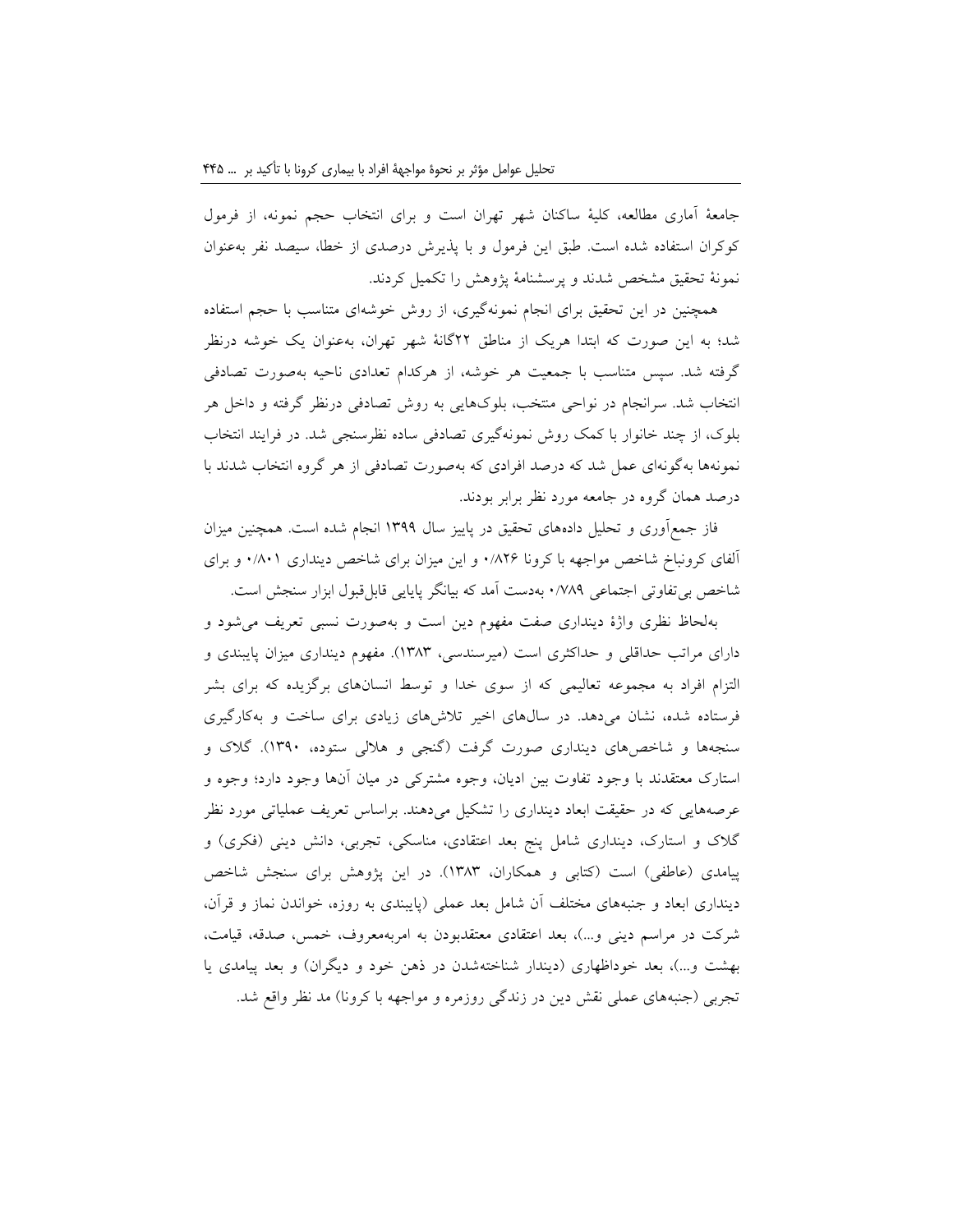همچنین بیتفاوتی رفتاری است که در وضعیتی از نبود یا بیاعتنایی به احساس درونی و عاطفۀ انسانی، بیان عالقۀ وی و سطح اندک درگیری هیجانی به رفع گرفتاری و نیاز به همراهی دیگران در محیط بروز میکند (ارونسون، ۱۳۸۶). بی تفاوتی اجتماعی مفهومی است که بیانگر نوعی بیتوجهی و بیقیدی افراد به قوانین و هنجارها و اتفاقات اجتماعی-سیاسی مختلف در جامعه است. این نوع بیتفاوتی را باید مترادف با عزلتگزینی، بیعالقگی و شرکتنکردن افراد در اشکال متعارف اجتماعی، معنا کرد (محسنی تبریزی و صداقتیفرد، ۱۳۹۰). در این پژوهش مانند برخی تحقیقات )قادرزاده و رادمان، 1397؛ محسنی تبریزی و صداقتیفرد، 1390(، بیتفاوتی اجتماعی در ابعاد ذهنی (شناختی) و عینی (کنشی) تعریف و عملیاتی شده است. بعد ذهنی که ناظر بر لحاظنکردن دیگران و اجتماع در پنداشت، فهم و احساس فرد است، مواردی نظیر بیمسئولیتی در قبال مردم و جامعه، تالشنکردن برای آیندۀ کشور و جامعه، احساس ناامیدی و پوچی را شامل میشود و بعد عینی مصادیقی مانند بیاعتنابودن به مشکالت مردم، مشارکتنکردن در فعالیتهای نوعدوستانه و خیرخواهانه، و اقدامات جمعی برای حل مشکالت را دربرمیگیرد.

برای عملیاتیسازی شاخص مواجهه با کرونا نیز گویههای مختلفی طراحی شده است. برخی از این گویهها عبارتاند از: میزان رعایت اصول بهداشتی نظیر استفاده از ماسک، شستوشوی دستها، دستندادن و روبوسینکردن، رعایت فاصلۀ فیزیکی، خودداری از تردد غیرضروری و... . در برخی گویههای دیگر نیز نگرش افراد به مسائلی نظیر جدیگرفتن توصیههای بهداشتی، لزوم وضع محدودیتهای سختگیرانه، تعطیلی مراکز آموزشی و تفریحی، رفتوآمد کمتر و همچنین جنبههای احساسی مرتبط با نگرانیها و دغدغههای اقتصادی مد نظر قرار گرفته است.

### **یافتهها و تحلیل**

| در صد        | فراوانی | وضعيت جنسيت     | درصد                    | فراواني                       | وضعيت تاهل  | فراواني | وضعیت سنی    |
|--------------|---------|-----------------|-------------------------|-------------------------------|-------------|---------|--------------|
| 41/9         | ۱۲۷     | مر د            | $\Delta r/\Delta$       | ۱۶۲                           | مجر د       | ۳۱/۲    | ميانگين      |
| $\Delta V/1$ | ۱۷۳     | زن              | ۴۳/۲                    | ۱۳۱                           | متأهل       | ۱۴      | حداقل        |
| -            |         |                 | $\mathbf{r}/\mathbf{r}$ | $\lambda$                     | مطلقه /     | ۶۹      | حداكثر       |
|              |         | $\qquad \qquad$ |                         |                               | همسر فوتشده | ۱۱/۳    | انحراف معبار |
| ۰۰/۰۱        | ۳۰۳     | مجموع           | ۰۰/۰۱                   | $\mathbf{r} \cdot \mathbf{r}$ | مجموع       | ۲۹۸     | مجموع        |

**جدول .1 وضعیت جنسیت، سن و تأهل پاسخگویان**

در این بخش یافتههای توصیفی مرتبط با متغیرهای زمینهای تحقیق ارائه شده است.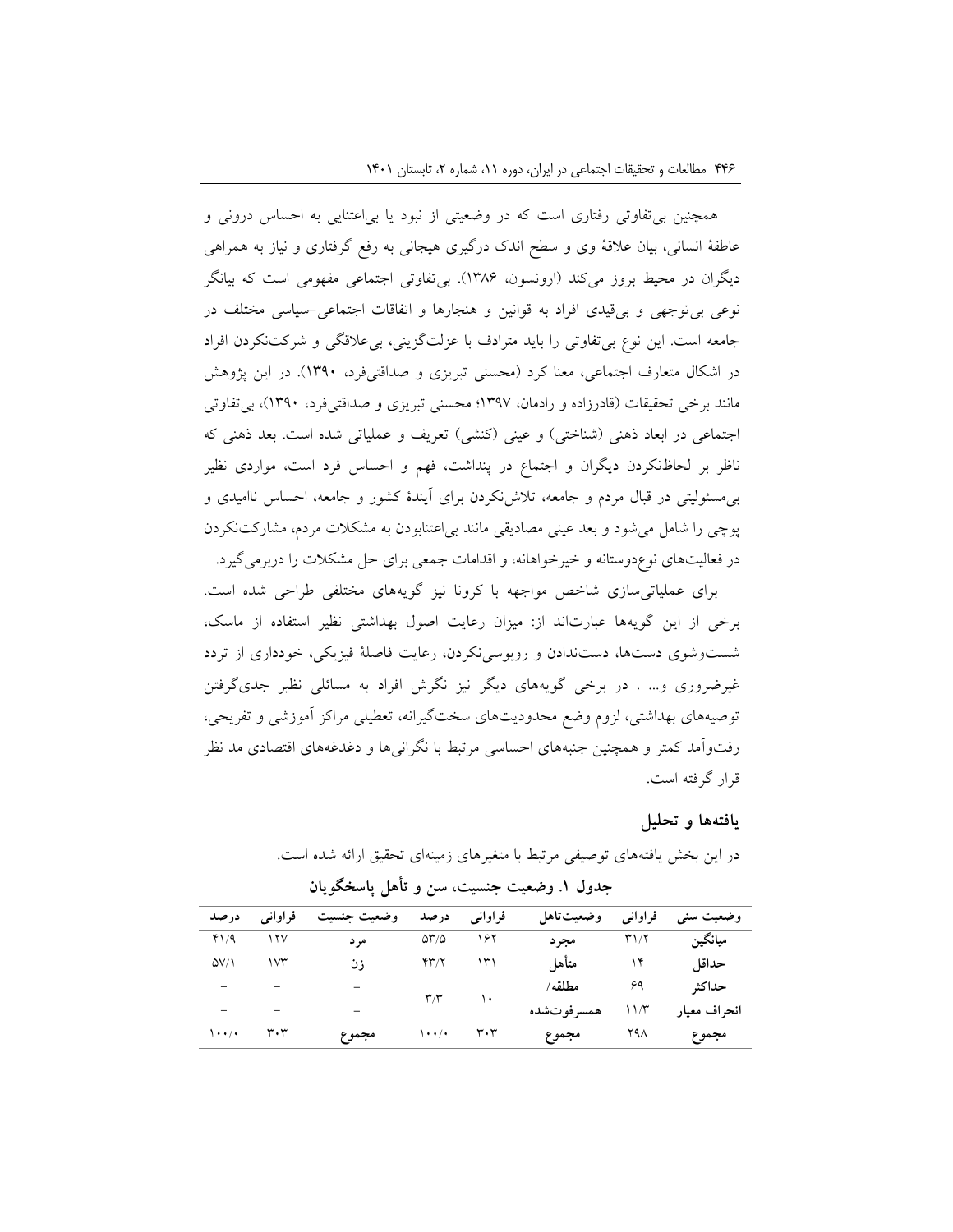طبق یافتهها، اغلب پاسخگویان مجرد و زن هستند و میانگین سنی آنها 31 است.

| درصد          | فراواني      | وضعيت اشتغال                       | درصد                              | فراواني     | وضعيت تحصيلات  |
|---------------|--------------|------------------------------------|-----------------------------------|-------------|----------------|
| 9/7           | ۲۸           | خانەدار                            | $\mathcal{N} \cdot \mathcal{A}$   | ٣٣          | كمتر از ديپلم  |
| $Y\Lambda/9$  | $\wedge\vee$ | دانش[موز/دانشجو                    | $\mathsf{r}\mathsf{r}/\mathsf{r}$ | $\cdot$ ۴   | ديپلم/فوقديپلم |
| $Y \cdot 79$  | ۶۲           | کارمند/ کارشناس بخش دولتی یا خصوصی | $\Upsilon \Upsilon / \Upsilon$    | $\vee\cdot$ | ليسانس         |
| $\Delta/\tau$ | ۱۶           | مدیر بخش دولتی یا خصوصی            | $Y \cdot / Q$                     | ۶۲          | فوقليسانس      |
| 1819          | ۵۱           | شغل آزاد                           | $\mathcal{N} \cdot \mathcal{N}$   | ٣١          | دكترى          |
| ٨             | ۲۴           | مدرس (مدرسه، دانشگاه و حوزه)       | $\cdot$ /V                        | ۲           | تحصيلات حوزوى  |
| ٣             | ٩            | بدون شغل                           | ۱۰۰                               | ۳۰۲         | مجموع          |
| ٨             | ۲۴           | ساير مشاغل                         |                                   |             |                |
| $\cdots$      | ۰۱ ۳         | مجموع                              |                                   |             |                |

**جدول .2 وضعیت تحصیالت و اشتغال پاسخگویان**

جدول 2 نشان میدهد 34/4 درصد پاسخگویان دیپلم و فوقدیپلم و حدود 30 درصد دانشآموز و دانشجو هستند. بهلحاظ متغیرهای زمینهای، بین شاخص مواجهه با کرونا و وضعیت تأهل افراد رابطۀ معناداری وجود ندارد. البته زنان کمی بیشتر از مردان نکات بهداشتی و فاصلهگذاری اجتماعی را رعایت میکنند. از طرفی این شاخص با میزان تحصیالت رابطۀ معنادار دارد؛ بهطوریکه با افزایش سطح تحصیالت، افراد رفتار مطلوبتری در مواجهه با بیماری کرونا از خود نشان میدهند.

در ادامه، وضعیت شاخصهای تحقیق ارائه میشود. شایان ذکر است که شاخصها بهصورت فاصلهای محاسبه شدهاند و از 1 تا 5 هستند و میانگین و انحراف معیار مطابق این عدد بهدست آمده است.

| انحراف معيار | ميانگين                   | درصد                    | فراوانبي | ميزان     | شاخص            |
|--------------|---------------------------|-------------------------|----------|-----------|-----------------|
|              |                           | $\cdot/\vee$            | ۲        | خیلی کم   |                 |
|              |                           | $\mathbf{Y}/\mathbf{Y}$ | ٧        | کم        |                 |
| $\cdot$ /۶۱  | $\mathbf{r}/\mathbf{q}$ . | 16/2                    | ۴۹       | متوسط     | مواجهه با کرونا |
|              |                           | 48/7                    | ۱۴۶      | زياد      |                 |
|              |                           | YY/Y                    | ۹۹       | خیلی زیاد |                 |
|              |                           |                         |          |           |                 |

**جدول .3 وضعیت مواجهه با کرونا بهلحاظ رعایت پروتکلهای بهداشتی**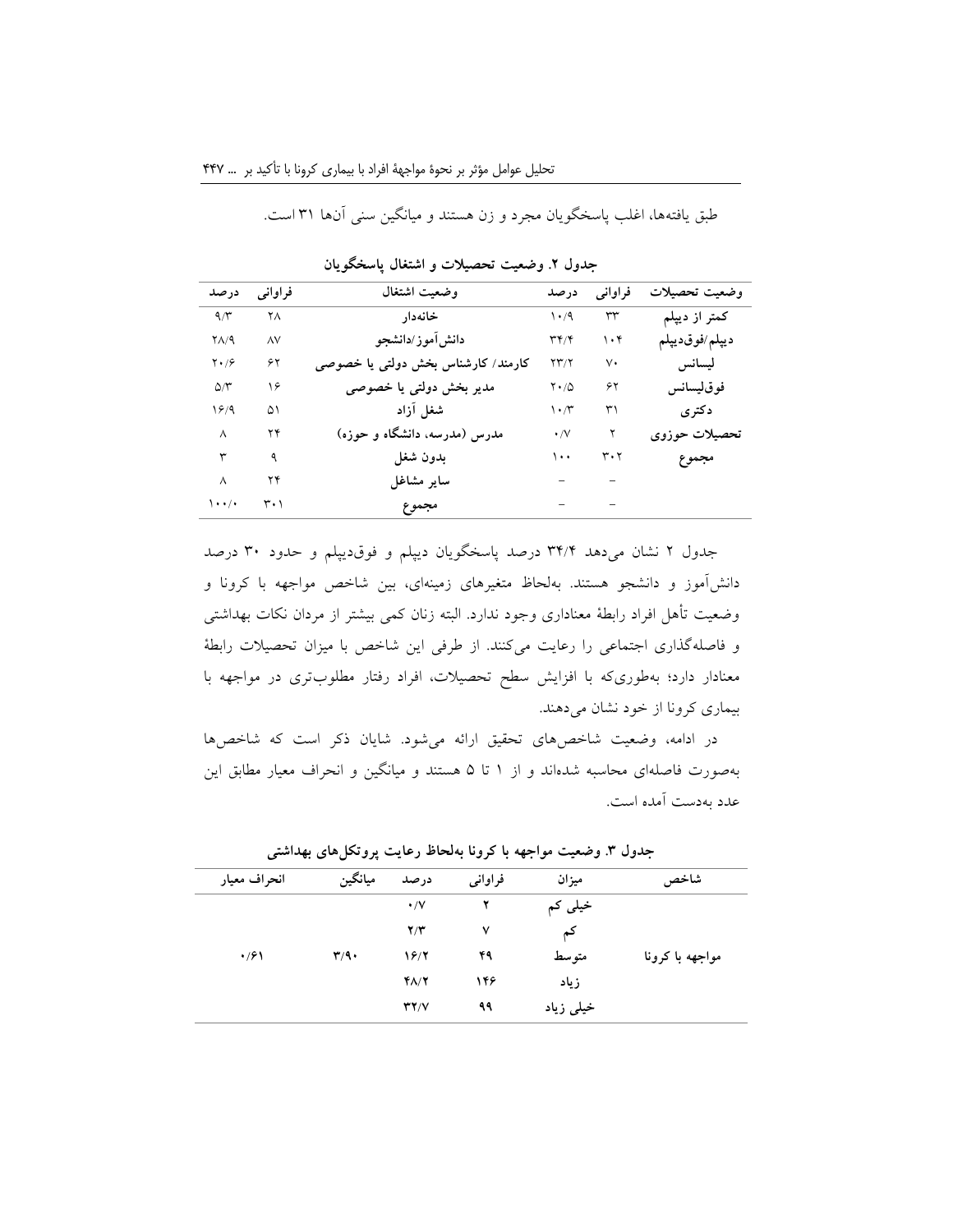| انحراف معيار       | ميانگين                 | درصد                       | فراواني                         | ميزان     | شاخص                          |
|--------------------|-------------------------|----------------------------|---------------------------------|-----------|-------------------------------|
|                    |                         | $\boldsymbol{\cdot}$ /V    | ٢                               | خیلی کم   |                               |
|                    |                         | ۵                          | ۱۵                              | کم        |                               |
| $\cdot$ /V $\circ$ | r/qq                    | 17/0                       | ۴۱                              | متوسط     | مواجهه باكرونا                |
|                    |                         | $\sqrt{\Delta}/\sqrt{2}$   | $\mathcal{N} \cdot \mathcal{N}$ | زياد      | (بعد رفتاري)                  |
|                    |                         | $Y\Delta/Y$                | $\Upsilon$                      | خيلي زياد |                               |
|                    |                         | ٠                          | ٠                               | خیلی کم   |                               |
|                    |                         | ۴                          | $\gamma$                        | کم        |                               |
| $\cdot$ /۶۴        | T/97                    | 19/                        | ۵۱                              | متوسط     | مواجهه باكرونا<br>(بعد نگرشي) |
|                    |                         | 44/5                       | 170                             | زياد      |                               |
|                    |                         | $\Upsilon \Upsilon / V$    | $\cdot \circ$                   | خيلي زياد |                               |
|                    |                         | ۴                          | $\gamma$                        | خیلی کم   |                               |
|                    |                         | $V/\Upsilon$               | ۲۲                              | کم        |                               |
| $\cdot$ /9٣        | $\mathbf{r}/\mathbf{r}$ | ٣٢                         | ٩ν                              | متوسط     | مواجهه باكرونا                |
|                    |                         | $\Upsilon\Upsilon/\Lambda$ | ٧٢                              | زياد      | (بعد احساسی)                  |
|                    |                         | $\tau\tau$                 | ۱۰۰                             | خیلی زیاد |                               |

۴۴۸ مطالعات و تحقیقات اجتماعی در ایران، دوره ۱۱، شماره ۲، تابستان ۱۴۰۱

همانطور که در جدول 3 مشاهده میشود، میانگین پاسخهای افراد نمونه به پرسشهای شاخص کلی مواجهه با کرونا حدود 4 است و به این معنا است که افراد نمونه تا حد زیادی توصیههای بهداشتی را رعایت میکنند. شاخص مذکور دارای سه بعد رفتاری، نگرشی و احساسی است که میانگین پاسخهای افراد نمونه به پرسشهای شاخصهای سه بعد مذکور نیز بهترتیب ،3/99 ،3/92 3/66 است. این میانگین نشان میدهد افراد نمونه با گویههای این ابعاد بهمیزان زیاد و متوسط موافق بودهاند. به عبارتی میزان رعایت پروتکلهای بهداشتی در ابعاد رفتاری و نگرشی افراد نمونه زیاد است. از طرفی جدول 3 نشان میدهد فقط 3 درصد افراد بهمیزانی کمتر از متوسط پروتکلهای بهداشتی را رعایت میکنند؛ درحالیکه بیش از 80 درصد پاسخگویان بیشتر از حد متوسط (زیاد و خیلی زیاد) توصیههای بهداشتی را رعایت میکنند. این موضوع میزان زیاد عمل به توصیههای بهداشتی در میان جمعیت نمونه را نشان میدهد.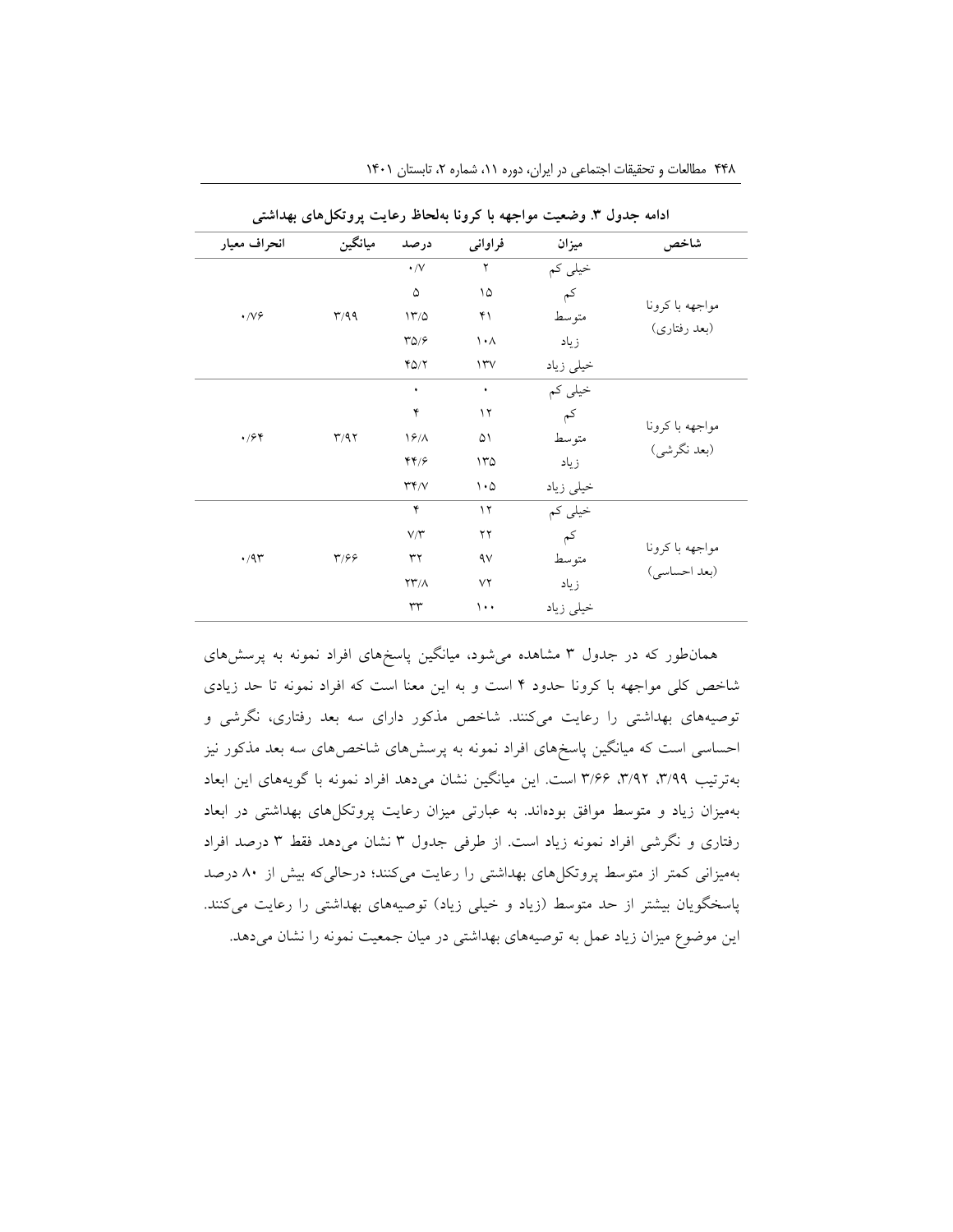|                     |                         |                                     |                               | جدول ۴. وضعیت میزان دینداری و ابعاد مختلف ان |                       |
|---------------------|-------------------------|-------------------------------------|-------------------------------|----------------------------------------------|-----------------------|
| انحراف معيار        | ميانگين                 | درصد                                | فراوانى                       | ميزان                                        | شاخص                  |
|                     |                         | $\boldsymbol{\cdot}$ /V             | $\blacktriangledown$          | خیلی کم                                      |                       |
|                     |                         | 17/7                                | ۴۰                            | کم                                           | ديندارى<br>(كل ابعاد) |
| $\cdot/\lambda\vee$ | $\mathbf{r}/\mathbf{r}$ | $\mathbf{r}\mathbf{r}/\mathbf{v}$   | $\mathbf{1} \cdot \mathbf{Y}$ | متوسط                                        |                       |
|                     |                         | 41/7                                | ۱۲۵                           | زياد                                         |                       |
|                     |                         | $\mathcal{N} \cdot \mathcal{S}$     | ٣٢                            | خیلی زیاد                                    |                       |
|                     |                         | $Y\Delta/Y$                         | ٧V                            | خیلی کم                                      |                       |
|                     |                         | 14/9                                | ۴۵                            | $\zeta$                                      |                       |
| 1/19                | Y/VV                    | $Y\Lambda/V$                        | $\wedge \vee$                 | متوسط                                        | دينداري               |
|                     |                         | $\sqrt{2}/\Delta$                   | ۵۰                            | زياد                                         | (بعد عملي)            |
|                     |                         | 17/9                                | ۴۲                            | خيلي زياد                                    |                       |
|                     |                         | 11/9                                | ۳۶                            | خیلی کم                                      | دينداري               |
|                     | $\mathbf{r}/\mathbf{y}$ | $1/\sqrt{7}$                        | ۵۵                            | کم                                           |                       |
| 1/19                |                         | 19/7                                | ۴۹                            | متوسط                                        |                       |
|                     |                         | $\mathbf{r} \setminus \mathbf{N}$   | ۹۶                            | زياد                                         | (بعد اعتقادي)         |
|                     |                         | $\upgamma \uparrow / \Delta$        | ۶۵                            | خيلي زياد                                    |                       |
|                     |                         | $\Delta/\Delta$                     | ۴٧                            | خیلی کم                                      |                       |
|                     |                         | 19/1                                | ۵۸                            | کم                                           | ديندارى               |
| 1/1                 | Y/9Y                    | $\Upsilon V/\Upsilon$               | $\wedge^{\star}$              | متوسط                                        | (بعد                  |
|                     |                         | 7 A/V                               | ۸۷                            | زياد                                         | خوداظهاري)            |
|                     |                         | $\Lambda/\hat{r}$                   | ۲۶                            | خيلي زياد                                    |                       |
|                     |                         | $\frac{1}{V}$                       | ۵                             | خیلی کم                                      |                       |
|                     |                         | $\Delta/\Upsilon$                   | ۱۶                            | کم                                           |                       |
| $\cdot$ /9 $\vee$   | $Y/Y\wedge$             | 9/7                                 | ۲Λ                            | متوسط                                        | دينداري               |
|                     |                         | $\mathbf{Y}\bullet/\mathbf{\Delta}$ | ۶۲                            | زياد                                         | (بعد پیامدی)          |
|                     |                         | 57/                                 | ۱۸۹                           | خيلي زياد                                    |                       |

تحلیل عوامل مؤثر بر نحوة مواجهة افراد با بیماری کرونا با تأکید بر ... 449

براساس نتایج مندرج در جدول ،4 میانگین نمرۀ دینداری جمعیت نمونه 3/48 است که نشاندهندۀ سطح نسبتاً زیاد دینداری است. همچنین بیش از 50 درصد افراد دینداری بیشتر از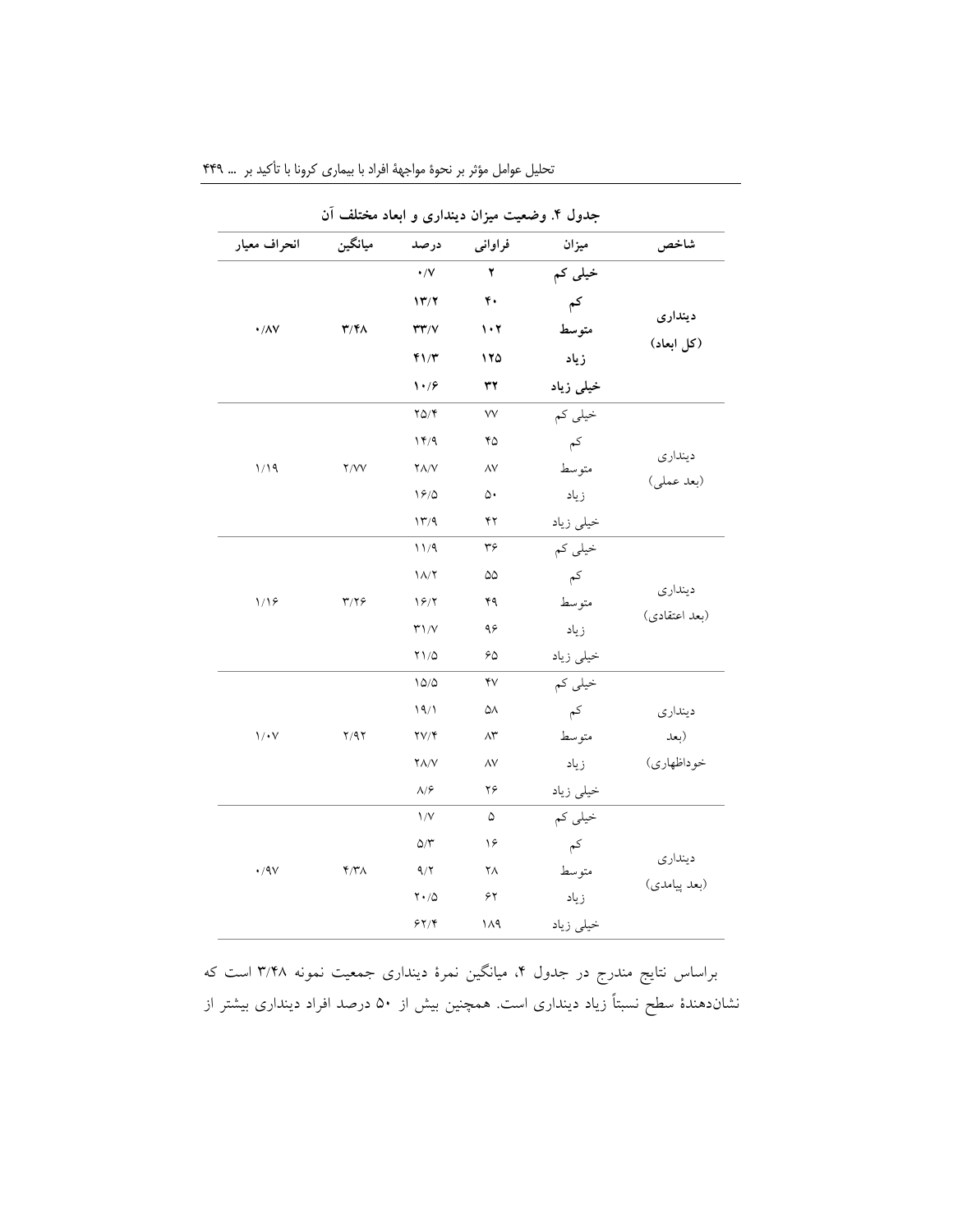متوسط دارند. بررسی ابعاد دینداری نیز نشان میدهد بعد پیامدی-تجربی دینداری )با میانگین ۴/۳۸) قوی تر از ابعاد دیگر و بعد عملی نیز کمرنگتر از سایر ابعاد است (با میانگین ۲/۷۷).

| انحراف معيار | ميانگين          | درصد                          | فراواني                | ميزان     | شاخص       |
|--------------|------------------|-------------------------------|------------------------|-----------|------------|
|              |                  | $19/\Lambda$                  | ۶.                     | خیلی کم   |            |
|              |                  | 46/7                          | 14.                    | کم        | بي تفاو تي |
| $\cdot$ /۶۳  | $Y/\mathfrak{F}$ | $Y$ $9$ / $Y$                 | ۸۰                     | متوسط     | اجتماعي    |
|              |                  | 88/8                          | ۲۰                     | زياد      | (کل ابعاد) |
|              |                  | ٠                             | $\bullet$              | خیلی زیاد |            |
|              |                  | $Y \cdot / \Lambda$           | ۶۱                     | خیلی کم   |            |
|              |                  | YY/9                          | 114                    | کم        | بي تفاوتي  |
| $\cdot/\vee$ | Y/YV             | $Y \frac{6}{7}$               | $\Lambda$              | متوسط     | اجتماعي    |
|              |                  | $\wedge/\Upsilon$             | ۲۵                     | زياد      | (بعد ذهني) |
|              |                  | $\cdot$ / $\mathsf{r}$        | $\lambda$              | خيلى زياد |            |
|              |                  | $\Lambda/\Delta$              | ۵۶                     | خیلی کم   |            |
|              |                  | $\mathbf{r} \cdot \mathbf{r}$ | 117                    | کم        | بي تفاوتي  |
| $\cdot$ /۶۹  | $Y/Y$ ۶          | $\mathbf{r} \cdot \mathbf{r}$ | ۹۲                     | متوسط     | اجتماعي    |
|              |                  | $\Lambda/\mathsf{q}$          | $\mathsf{Y}\mathsf{V}$ | زياد      | (بعد عيني) |
|              |                  | ١                             | ٣                      | خيلي زياد |            |

**جدول .5 وضعیت میزان بیتفاوتی اجتماعی و ابعاد مختلف آن**

جدول 5 نشان میدهد میزان بیتفاوتی اجتماعی در میان افراد نمونه تقریباً کم است؛ بهگونهایکه 46/2 درصد افراد دارای بیتفاوتی کم و 19/8 درصد آنها دارای بیتفاوتی خیلی کم هستند. بررسی دو بعد بیتفاوتی نیز نشان میدهد اختالف زیادی بین آنها وجود ندارد. مطابق جدول 5 در بعد عینی بیش از 30 درصد افراد، میزان متوسطی از بیتفاوتی را گزارش داده و این مقدار در بعد ذهنی حدود 26 درصد است.

در ادامه، برای انجام تحلیل استنباطی و اثبات فرضیههای تحقیق، ابتدا همبستگی دومتغیرۀ بین متغیر وابسته و هریک از ابعاد سهگانۀ آن با هریک از متغیرهای مستقل سنجش شده است.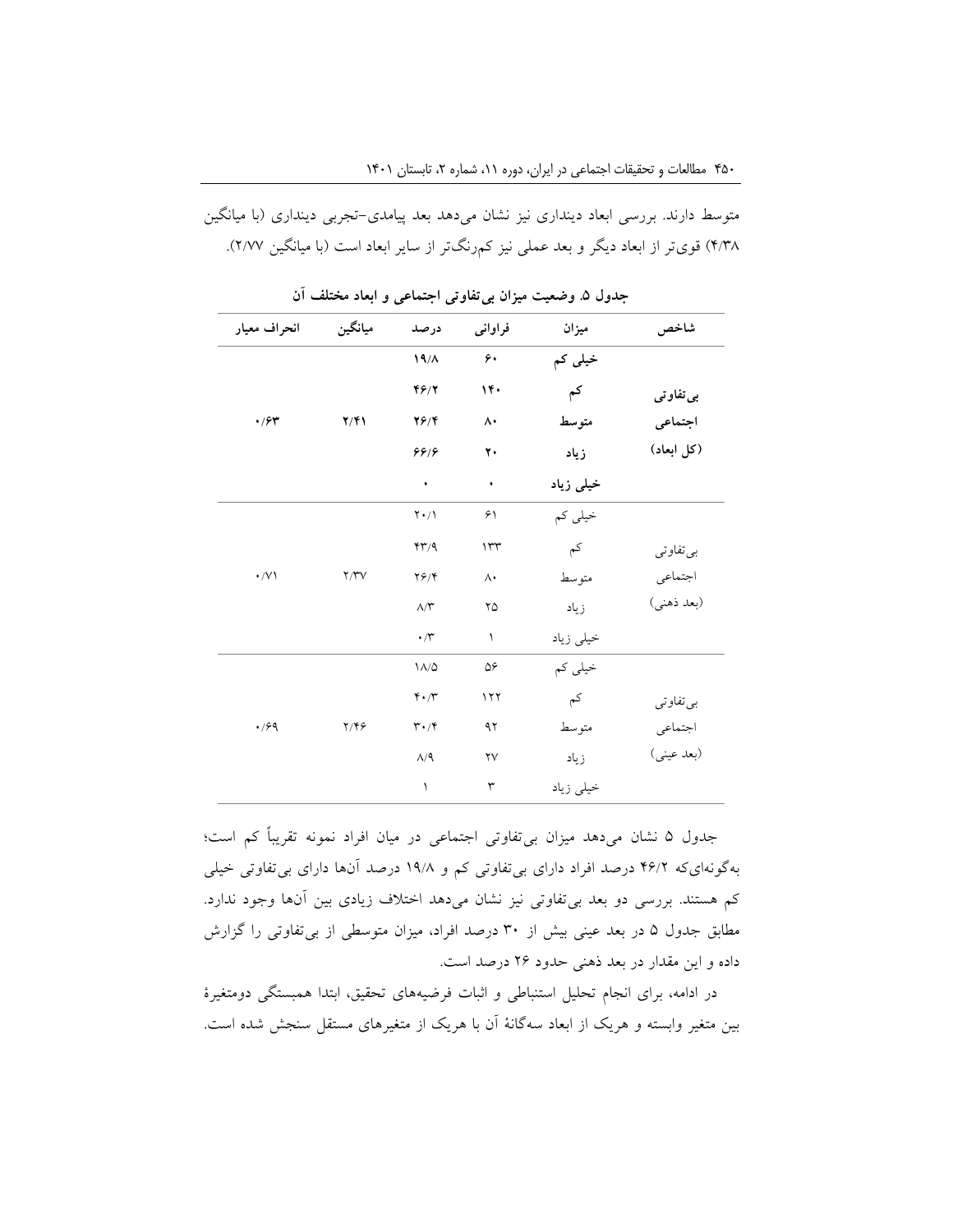با توجه به اینکه همۀ شاخصهای ساختهشده در این تحقیق، اعم از متغیرهای مستقل و متغیر وابسته، در سطح سنجش فاصلهای قرار دارند، از آزمون پیرسون استفاده شد.

| معناداري                                                                        | پيرسون                                               | مستقل                     | وابسته                  |
|---------------------------------------------------------------------------------|------------------------------------------------------|---------------------------|-------------------------|
| $\overline{\cdots}$                                                             | $\cdot$ /۳۴۷**                                       | شاخص کل دینداری           | شاخص کل مواجهه با کرونا |
| $\boldsymbol{\cdot}/\boldsymbol{\cdot}\boldsymbol{\cdot}\boldsymbol{\tau}$      | $\cdot/\mathcal{W}\cdot$ **                          | بعد عملي                  | شاخص كل مواجهه با كرونا |
| $\cdot/\cdot\cdot\cdot$                                                         | $\cdot$ /۲۱۶**                                       | بعد اعتقادى               | شاخص كل مواجهه با كرونا |
| $\boldsymbol{\cdot}/\boldsymbol{\cdot}\boldsymbol{\cdot}\boldsymbol{\curlyvee}$ | $\cdot/\mathcal{W}\cdot$ **                          | بعد خوداظهارى             | شاخص کل مواجهه با کرونا |
| $\cdot/\cdot\cdot\cdot$                                                         | $\cdot$ /۲۹۷**                                       | بعد پيامدي-تجربي          | شاخص كل مواجهه با كرونا |
| $\cdot / \cdot \cdot$                                                           | $- \cdot$ /۳۶۵**                                     | شاخص کل بی تفاوتی اجتماعی | شاخص کل مواجهه با کرونا |
| $\cdot / \cdot \cdot$                                                           | $ \cdot$ /۳۴۴*                                       | بعد ذهني-شناختي           | شاخص كل مواجهه با كرونا |
| $\cdot/\cdot\cdot\cdot$                                                         | $- \cdot / \mathbf{Y} \cdot \mathbf{Y}^{\ast \circ}$ | بعد عینی-کنشی             | شاخص كل مواجهه با كرونا |

**جدول .6 همبستگی دومتغیره بین متغیر وابسته و مستقل تحقیق**

مطابق جدول 6 ، دو فرضیۀ اصلی تحقیق اثبات شده است. یافتههای مندرج در این جدول بیانگر آن است که قویترین رابطۀ معنادار بین مواجهه با کرونا و متغیرهای مستقل، مربوط به شاخص کل بیتفاوتی اجتماعی )-0/365=r )است. این موضوع نشان میدهد با افزایش بیتفاوتی اجتماعی در میان افراد جامعه، میزان رعایت پروتکلهای بهداشتی در میان آنها کاهش یافته است و این افراد با سهل انگاری بیشتری در مواجهه با کرونا عمل میکنند. در مقابل نیز با کاهش بیتفاوتی و در مقابل افزایش مسئولیتپذیری اجتماعی، مردم مواجهۀ معقولتر و مسئوالنهتری با بیماری کرونا خواهند داشت. از طرفی بین مواجهه با کرونا و دینداری، همبستگی معنادار و مثبتی مشاهده میشود )0/347=r). این یافته ضمن تأیید فرضیۀ دیگر تحقیق نشان میدهد افراد دیندارتر بیش از دیگران اصول فاصلهگذاری اجتماعی را رعایت میکنند. درواقع با افزایش میزان دینداری در میان افراد، شاهد رفتار بهتر آنها در دورۀ شیوع کرونا بهلحاظ رعایت مسائل بهداشتی هستیم.

در ادامه، برای تحلیل دقیقتر یافتهها، از رگرسیون چندمتغیره نیز استفاده شد. در این بخش با کمک رگرسیون خطی چندمتغیره با روش Enter و آزمون همبستگی پیرسون، رابطۀ بین متغیرهای تحقیق بررسی شد. نتایج تحلیل رگرسیونی در جدولهای 7 و 8 مشاهده میشود.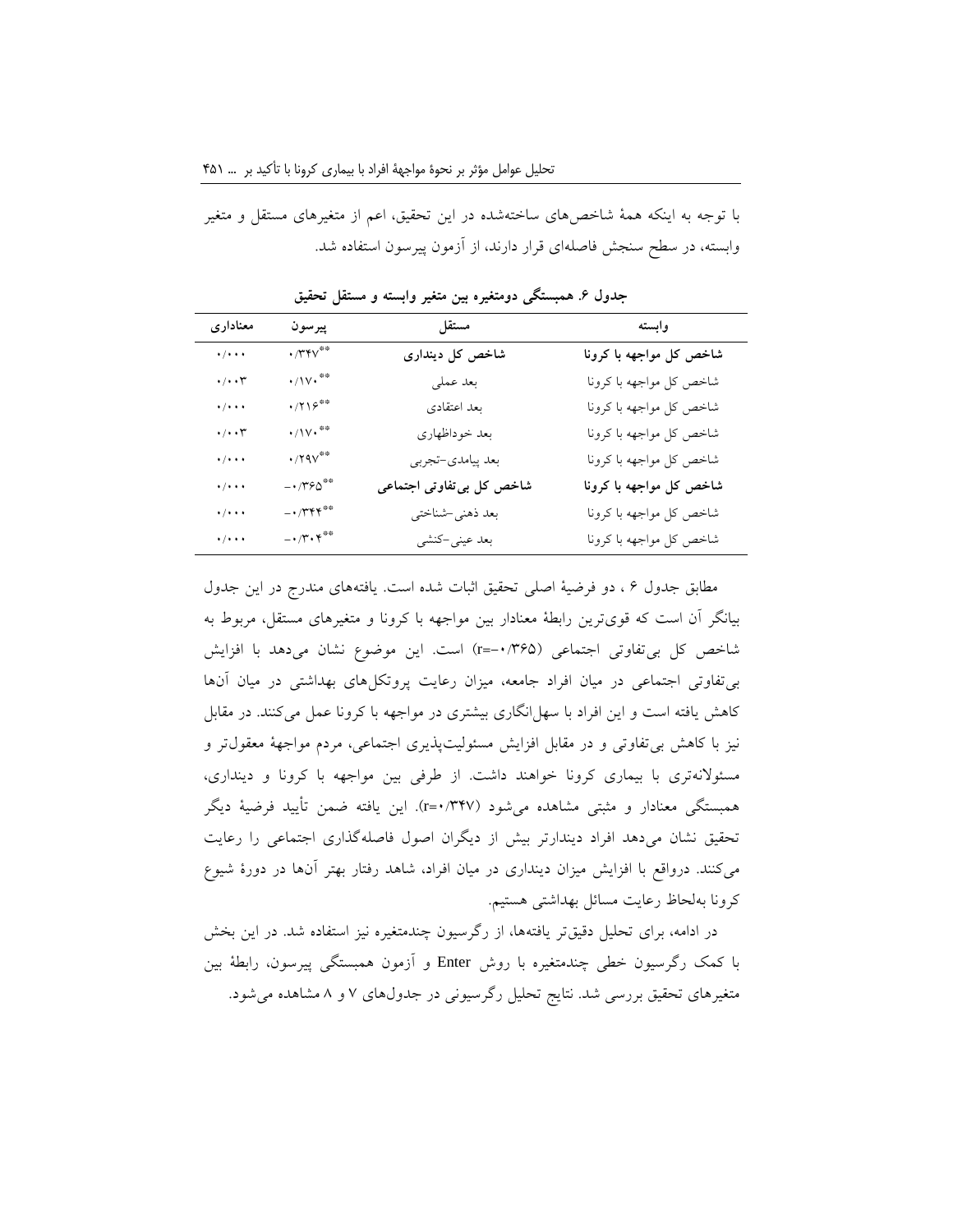**جدول .7 خالصۀ مدل عوامل اجتماعی مؤثر بر نحوۀ مواجهه با کرونا**

| سطح معناداری                | مقدار F | ضريب تعيين تعديل شده | ضريب تعيين                    | مقدار R |
|-----------------------------|---------|----------------------|-------------------------------|---------|
| $\cdot$ / $\cdot$ + $\cdot$ | ۳۳/۱۸۰  | ۰/۱۷۷                | $\cdot$ / $\wedge$ $\uparrow$ | ٬۴۲۷    |

دادههای جدول 7 بیانگر آن است که مدل مذکور معنادار و مقدار ضریب همبستگی )<sup>R</sup> )بین متغیرها 0/427 است که این نشان میدهد بین مجموعه متغیرهای مستقل با متغیر وابسته همبستگی متوسطی وجود دارد. همچنین مقدار ضریب تعیین که 0/183 است، نشاندهندۀ آن است که حدود 20 درصد از عوامل مؤثر بر نحوۀ مواجهه با کرونا در دوران شیوع این بیماری تحت تأثیر متغیرهای مستقل است.

**جدول .8 ضرایب رگرسیونی مدل تبیینکنندۀ عوامل اجتماعی مؤثر بر نحوۀ مواجهه با کرونا**

| sig                         | т        | (Beta) ضريب استاندارد | B             | متغير مستقل       |
|-----------------------------|----------|-----------------------|---------------|-------------------|
| $\cdot$ / $\cdot$ + $\cdot$ | 17/1AY   | ___                   | $T/V\Delta$ 9 | ثانت (constant)   |
| $+ / + + +$                 | Y/YYQ    | .755                  | .7779         | دينداري           |
| $\cdot$ / $\cdot$ + $\cdot$ | $-4/994$ | $-179A$               | $-1709$       | بي تفاوتي اجتماعي |

درنهایت با قراردادن ضرایب بتا در مدل نظری، رابطۀ بین هریک از متغیرهای مستقل اصلی با شاخص نحوۀ مواجهه با کرونا، در قالب مدل تحقیق ترسیم میشود:



**شکل .2 آزمون مدل نظری عوامل اجتماعی مؤثر بر نحوۀ مواجهه با کرونا**

مطابق جدول 8 و با تفسیر ضرایب رگرسیونی براساس ضریب استانداردشده )Beta)، متغیر بیتفاوتی اجتماعی با ضریب رگرسیونی 0/268 دارای بیشترین ضریب رگرسیونی است و متغیر دینداری با ضریب 0/242 در جایگاه بعدی قرار میگیرد.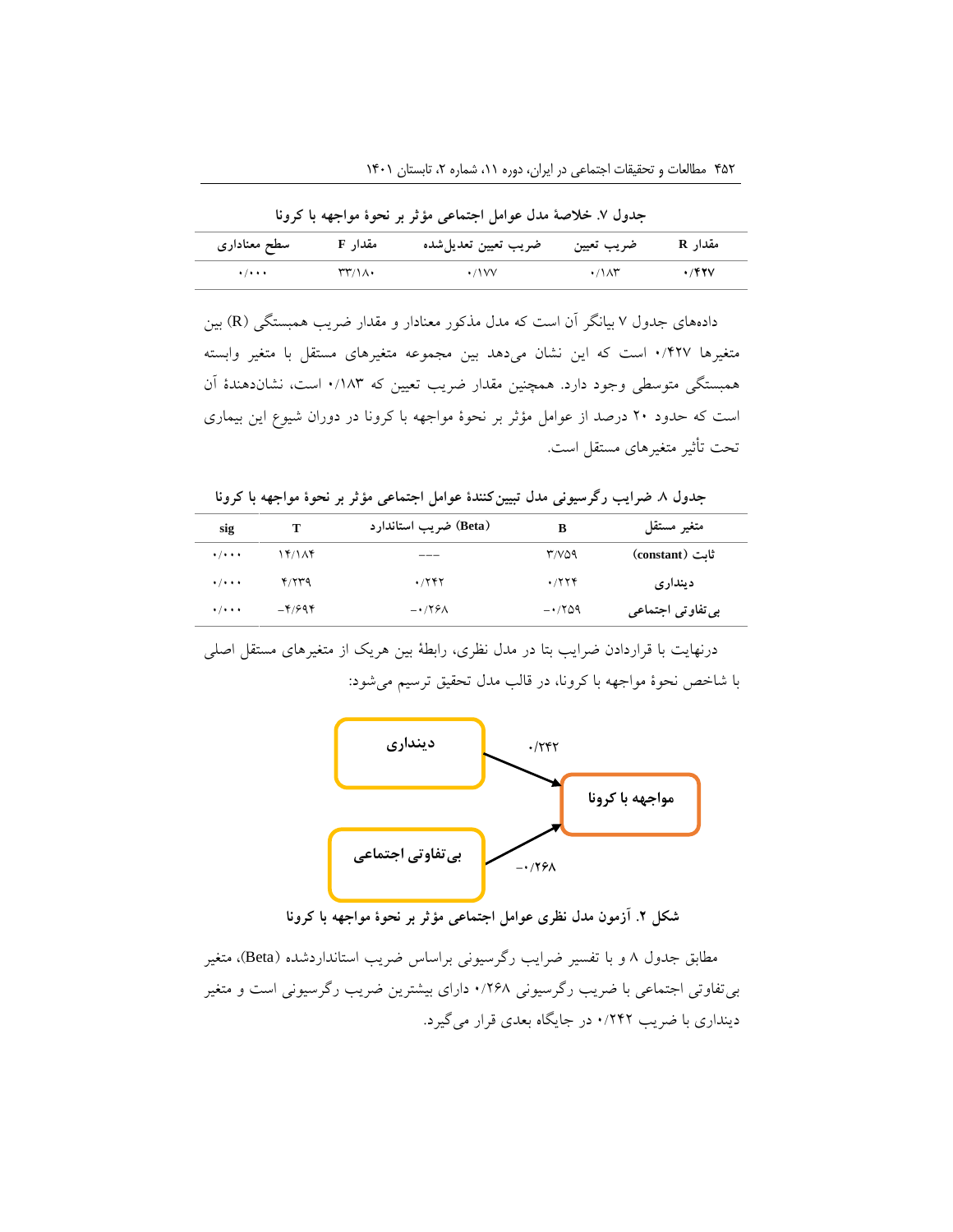همانطور که شکل 2 نشان میدهد، بین شاخص مواجهه با کرونا و متغیرهای مستقل ارتباط معناداری در ابعاد مختلف وجود دارد. تحلیل دقیق این رابطه نشاندهندۀ آن است که دینداری افراد بر نحوۀ مواجهه آنها با بیماری کرونا، اثر مستقیم دارد؛ به این معنا که افراد دیندارتر بیشتر از بقیه سعی دارند رفتار مسئوالنهای در برخورد با این بیماری از خود نشان دهند. از طرفی همانطور که در بخش مبانی نظری تحقیق مطرح شد، کاهش علقههای دینی میتواند به تشدید رفتار سهل انگارانه در مواجهه با این همهگیری منجر شود. متغیر دیگر بی تفاوتی اجتماعی است که نتایج نشان میدهد تأثیر نسبتاً قویتری بر متغیر وابسته دارد و درواقع متغیر مهمتری در تبیین مدل تحقیق محسوب میشود. براساس یافتهها، ارتباط غیرمستقیمی بین بیتفاوتی اجتماعی و مواجهه با کرونا وجود دارد؛ به این معنا که با افزایش بیتفاوتی اجتماعی در میان مردم، آنها کمتر اصول بهداشتی را رعایت میکنند. درواقع مسئولیتناپذیری در میان این افراد در مواجهه با کرونا تحت تأثیر میزان بیشتری از بیتفاوتی شکل میگیرد. از طرفی با کاهش بیتفاوتی در جامعه شاهد رعایت بهتر اصول فاصلهگذاری اجتماعی و مواجهۀ منطقیتر با این بیماری هستیم.

# **بحث و نتیجهگیری**

همزمان با شیوع ویروس کرونا در جهان، افراد مختلف با شیوههای متفاوت سعی در مواجهه با بیماری کرونا داشتهاند. این مواجهه در پژوهش حاضر به میزان رعایت پروتکلهای بهداشتی و واکنش مسئوالنه در جهت کاهش شیوع بیماری در ابعاد احساسی، نگرشی و رفتاری اشاره داشت. در این بین عوامل اجتماعی مختلفی بر نحوۀ مواجهۀ افراد با بیماری کرونا اثرگذار بودند. دینداری بهعنوان پدیدهای که میتواند بر کنشهای اجتماعی افراد تأثیرگذار باشد )کالنتری و کالنتری، 1391(، در جامعۀ ما از واقعیتهای بسیار مهم و کلیدی در فهم کنشهای افراد در ارتباط با دیگران است )سفیری و همکاران، 1395(. ایران جامعهای است که طی یکصد سال گذشته نشان داد تجلیات دینی بسیاری دارد و فرهنگ دینی نیز در آن قوی و غنی است. از اینرو با توجه به ارتباط مفهوم دینداری با بیتفاوتی اجتماعی، در پژوهش نقش دینداری بر نحوۀ مواجهه با پاندمی کووید 19 بررسی شد. از طرفی بیتفاوتی اجتماعی نیز عنصری مهم در مواجهه با بیماریهایی مانند کرونا است که رفتار مسئوالنۀ افراد را برای رعایت اصول بهداشتی بهمنظور پیشگیری از انتشار بیماری میطلبد و لزوم توجه به آن احساس میشود.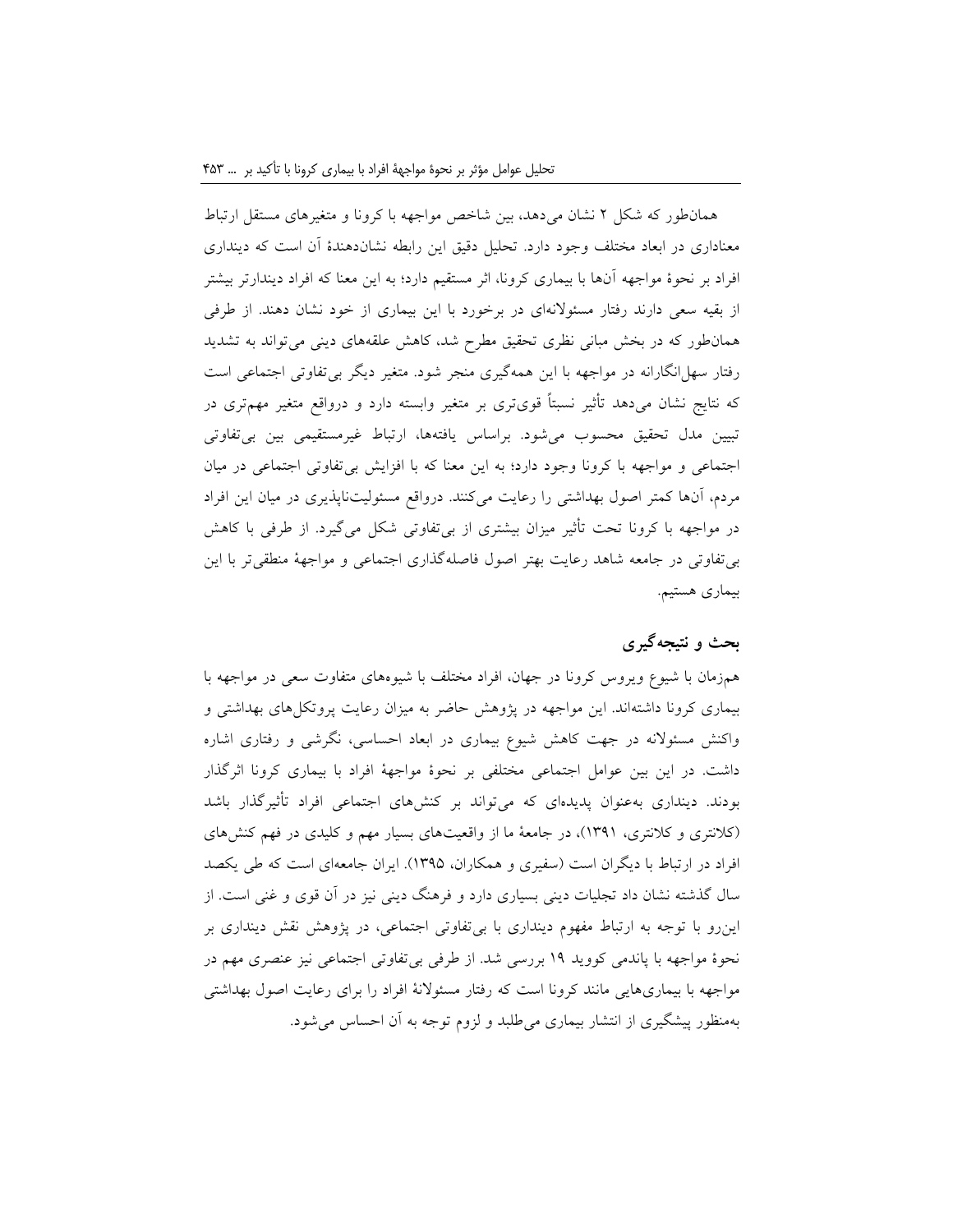نتایج آزمون همبستگی پیرسون نشان داد رابطۀ معنادار قوی بین مواجهه با کرونا و متغیرهای مستقل، مربوط به شاخص کل بیتفاوتی اجتماعی )-0/365=r )است. این موضوع بیانگر آن است که با افزایش بیتفاوتی اجتماعی در میان افراد جامعه، میزان رعایت پروتکلهای بهداشتی در میان آنها کاهش مییابد و این افراد در مواجهه با کرونا با سهلانگاری بیشتری عمل میکنند. از طرفی بین مواجهه با کرونا و دینداری همبستگی معنادار و مثبتی مشاهده شد )0/347=r)؛ بنابراین با افزایش میزان دینداری در میان افراد، شاهد رفتار بهتر آنها بهلحاظ رعایت مسائل بهداشتی در دورۀ شیوع کرونا هستیم. همچنین نتایج رگرسیون چندمتغیره نشان داد شاخص مواجهه با کرونا و متغیرهای مستقل در ابعاد مختلف ارتباط معناداری دارند. متغیر بیتفاوتی اجتماعی با ضریب رگرسیونی 0/268 دارای بیشترین ضریب رگرسیونی بود و متغیر دینداری با ضریب ۰/۲۴۲ در جایگاه بعدی قرار گرفت؛ بنابراین با افزایش بی تفاوتی اجتماعی در میان مردم، آنها کمتر اصول بهداشتی را رعایت میکنند و مسئولیتناپذیری این افراد در مواجهه با کرونا تحت تأثیر میزان بیشتری از بیتفاوتی در میان آنها شکل میگیرد. از طرفی با کاهش بیتفاوتی در جامعه میتوان شاهد رعایت بهتر اصول فاصلهگذاری اجتماعی و مواجهۀ منطقیتر با این بیماری بود.

این یافته با نتایج پژوهش ولف و هداک )2020( همخوانی دارد. ولف و هداک درخصوص ویروس کرونا نشان دادند افرادی که از اهمیت بیشتری برای ارزشهای اجتماعی و ارزشهایی مانند مسئولیتپذیری و امنیت برای خانواده برخوردار هستند، احتماالً رفتار آنها با دستورالعملهای رفتاری کووید 19 مطابقت بیشتری دارد و به افرادی که با بحران مبارزه میکنند، کمک میکنند. در مقابل، افرادی که ارزشهای فردگرایانۀ متمرکز بر خود را تأیید میکنند، به این دستورالعملها توجه کمتری نشان میدهند. حتی ممکن است با دستورالعملهایی که آزادیشان را محدود و از برخی تجربیات محرومشان میکند، مبارزه کنند.

براساس یافتهها، افراد دیندارتر در برخورد با این بیماری، بیشتر از بقیه رفتار مسئوالنهای دارند. در مقابل، کاهش علقههای دینی، به تشدید رفتار سهلانگارانه در مواجهه با این بیماری منجر میشود. براساس نتایج دورکیم و یافتههای پژوهش، دینداری بیشتر، موجب افزایش مسئولیتپذیری و دوری از رفتارهای ناهنجار -رعایتنکردن اصول بهداشتی- میشود.

البته این یافته با نتایج پژوهش بوگوشوزکی و همکاران (۲۰۲۰)، هیوارد و همکاران (۲۰۱۶) و کرنز )2020( در تضاد است. بوگوشوزکی و همکاران معتقد بودند مذهبیبودن و انجام مراسم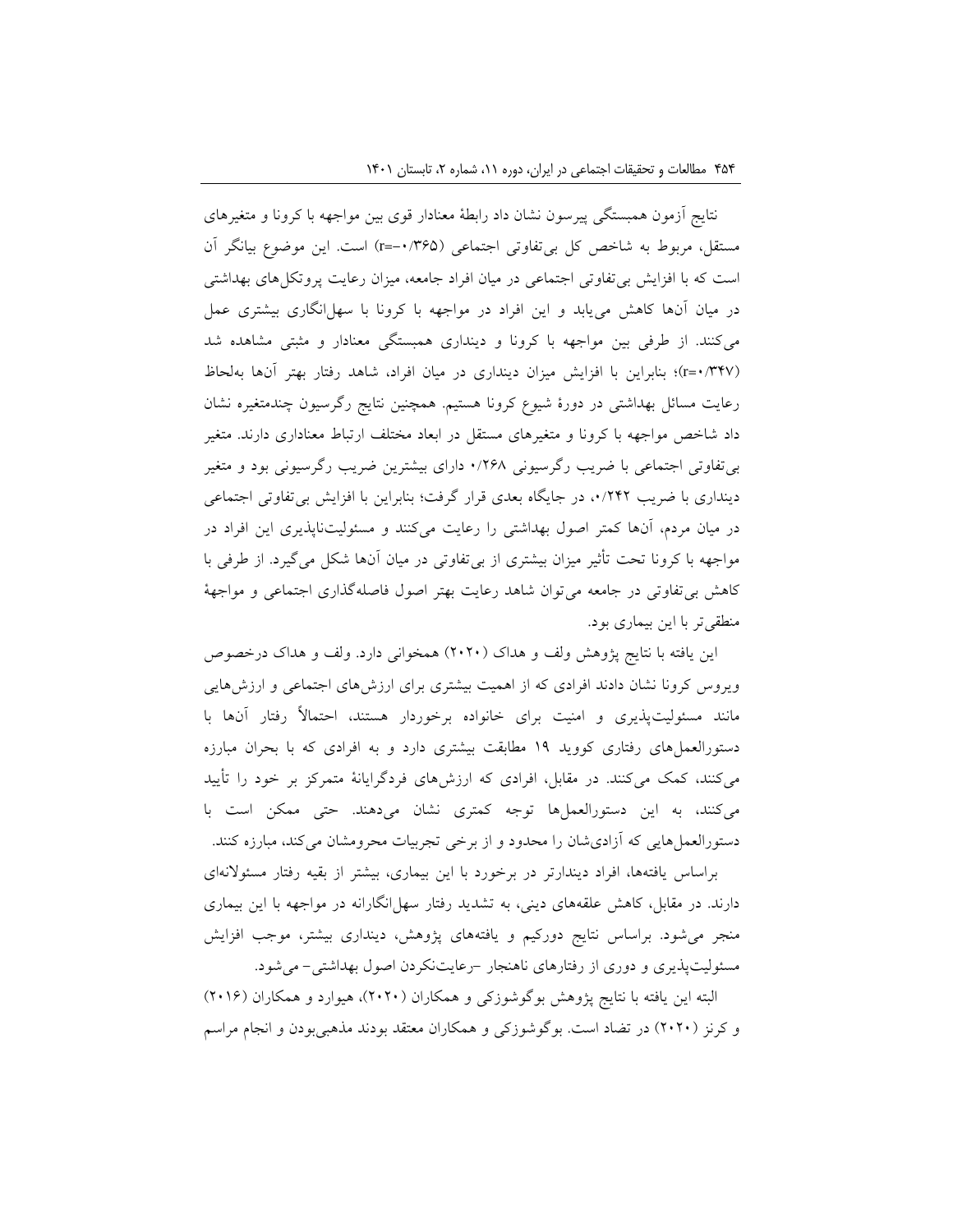مذهبی، بیتوجهی به برخی محدودیتهای دولت دربارۀ ویروس کرونا را بههمراه دارد. همچنین بهعقیدۀ هیوارد و همکاران اعتقادات دینی مبتنی بر شفابخشی و معجزهدرمانی با دورکردن مسئولیت کنشهای سالمتمحور از خود، سبب اتخاذ رفتارهای غلط در مواجهه با بیماریها میشود. همانگونه که کرنز نیز اشاره کرد، این تفکر ناشی از این امر است که دینداران با تفکر تحلیلی ارتباط منفی دارند و همین مسئله مانع پاسخ منطقی به یک بیماری همهگیر میشود. علت رد دیدگاههای مبتنی بر بنیادگرایی دینی در ایران را باید در بستر فرهنگی متفاوت جامعۀ ایران جستوجو کرد. همانطور که در مبانی نظری اشاره شد، در جامعۀ ایران نوعی عقلگرایی دینی حاکم است و مطابق همین دیدگاه، با افزایش سطح دینداری، میزان رعایت دستورالعملهای بهداشتی نیز افزایش پیدا میکند. البته بخشی از نتایج پژوهش گرفلند )2017( نشان داد دینداری سبب تقویت نگرشهای مثبت به رفتارهای اجتماعی میشود؛ موضوعی که در این مطالعه نیز اثبات شد. همچنین یافتههای تحقیق تأییدی بر نتایج پژوهشی بنجامین و همکاران )2011( است که در آن نشان دادند افراد مذهبی به احتمال بیشتر به اقدامات سالم از جمله استفاده از خدمات پیشگیرانه در مواجهه با بیماریها دست میزنند.

در پایان باید اشاره کرد هنجارها، ارزشها و جهانبینیهای مذهبی بر انطباق افراد با توصیههای بهداشت عمومی تأثیر میگذارد (اسمیت و گیبسون، ۲۰۲۰). بدین ترتیب نگرش دیندارانه نقش مهمی بر نحوۀ رفتار و کنش افراد در روبهروشدن با همهگیری کرونا دارد؛ موضوعی که در جامعۀ ایران که گرایشهای دینی در میان مردم آن بهوضوح مشاهده میشود، اهمیتی دوچندان دارد. درنهایت با توجه به یافتههای پژوهش، پیشنهادهایی در راستای رعایت بهتر دستورالعملهای بهداشتی ارائه میشود: .1 مقابله با شبهات تضاد بین علم و دین و اتخاذ رویکردی واحد در معرفی راهکارهای کاهش شیوع بیماری کرونا؛ ۲. افزایش مشارکت مردمی در قالب سمنها و تشکلهای غیردولتی در جهت تقویت حس مسئولیتپذیری؛ ۳. تعمیق باورهای دینی و تأکید بر اخالقیات و اصول انسانی در راستای رعایت بیشتر اصول بهداشتی.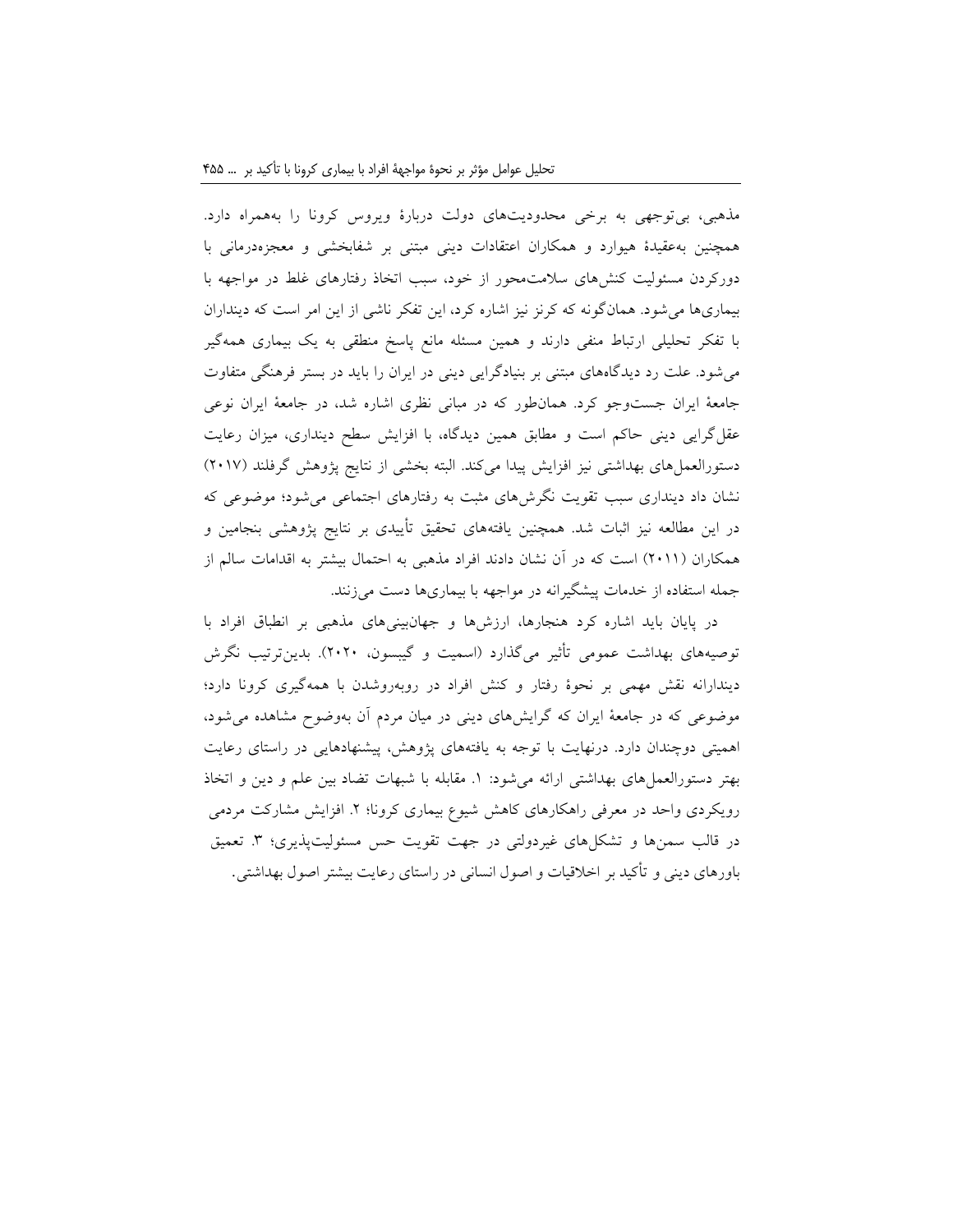#### **منابع**

- ارونسون، الیوت )1386(، **روانشناسی اجتماعی،** ترجمۀ حسین شکرکن، چاپ دوم، تهران: رشد.
- باقری، یاسر، اکبرپور روشن، نرگس، آشوری، یکتا و مهدی سلیمانیه )1399(، »کرونا و تشدید فقر؛ مروری بر گزارشهای بینالمللی دربارۀ آثار فقر بر کرونا«، **گزارشهای سیاستی مؤسسۀ عالی پژوهش تأمین اجتماعی درخصوص کروناویروس**، شمارۀ :13 .7-1
- باقی، عمادالدین )1400(، »جامعهشناسی الهیات کرونا: چالشهای مذهبی و برونداد نهایی«، **مطالعات اجتماعی ایران**، شمارۀ :4 .31-6
- بنسبردی، علی، نظری ترشیزی، احمد و ندا مؤید )1398(، »تحلیل گرایشات اخالقی دانشجویان ورزشکار: نقش دینداری، جنسیت و نوع رشتۀ ورزشی«، **پژوهش در ورزش تربیتی**، دورۀ هفتم، شمارۀ ١٧: ١٣٩-١٥٨.
- محسنی تبریزی، علیرضا و مجتبی صداقتیفرد )1390(، »پژوهشی دربارۀ بیتفاوتی اجتماعی در ایران؛ مورد پژوهش شهروندان تهرانی«، **جامعهشناسی کاربردی**، شمارۀ :43 .22-1
- چیتساز، محمدجواد )1399(، »کرونا و دینداری: چالشها و تحلیلها«، **ارزیابی تأثیرات اجتماعی )ویژهنامۀ پیامدهای شیوع ویروس کرونا-کووید19(**، شمارۀ :2 .162-151
- رضایی، فرامرز، بهیان، شاپور و محمدعلی چیتساز (۱۴۰۰)، «تبیین جامعهشناختی عوامل مرتبط با بی *تفاو*تی سیاسی با تأکید بر دینداری (مورد مطالعه: شهروندان شهر اهواز)»، **پژوهشهای جامعهشناختی**، شمارۀ ۱: ۷–۲۹.
- رفیعی، محسن، خرسندی، اکبر و صباح عباسی (۱۳۹۷)، «پیشبینی مسئولیتپذیری کارکنان براساس دینداری و هوش اخالقی در دانشگاههای شهر بیجار«، **فرهنگ در دانشگاه اسالمی**، شمارۀ  $Y \cdot Y - Y \wedge Y$ :  $Y \wedge Y$
- سفیری، خدیجه، میرسندسی، محمد و فاطمه عموعبداللهی )1395(، »بررسی رابطۀ تفکر انتقادی و ابعاد اصلی دینداری در بین دانشجویان کارشناسی ارشد«، **مطالعات و تحقیقات اجتماعی در ایران،** شمارۀ ۳: ۴۵۷-۴۸۴.
- سلگی، محمد، مطلبی، داریوش و اسماعیل غالمیپور )1399(، **کرونا و جامعۀ ایرانی؛ سویههای فرهنگی و اجتماعی**، تهران: پژوهشگاه فرهنگ، هنر ارتباطات.
- علویپور، سیدمحسن و حوریه احدی )1399(، **مجموعۀ علوم انسانی و کرونا 1؛ رنج جدید گنج امید**، تهران: پژوهشگاه علوم انسانی و مطالعات فرهنگی.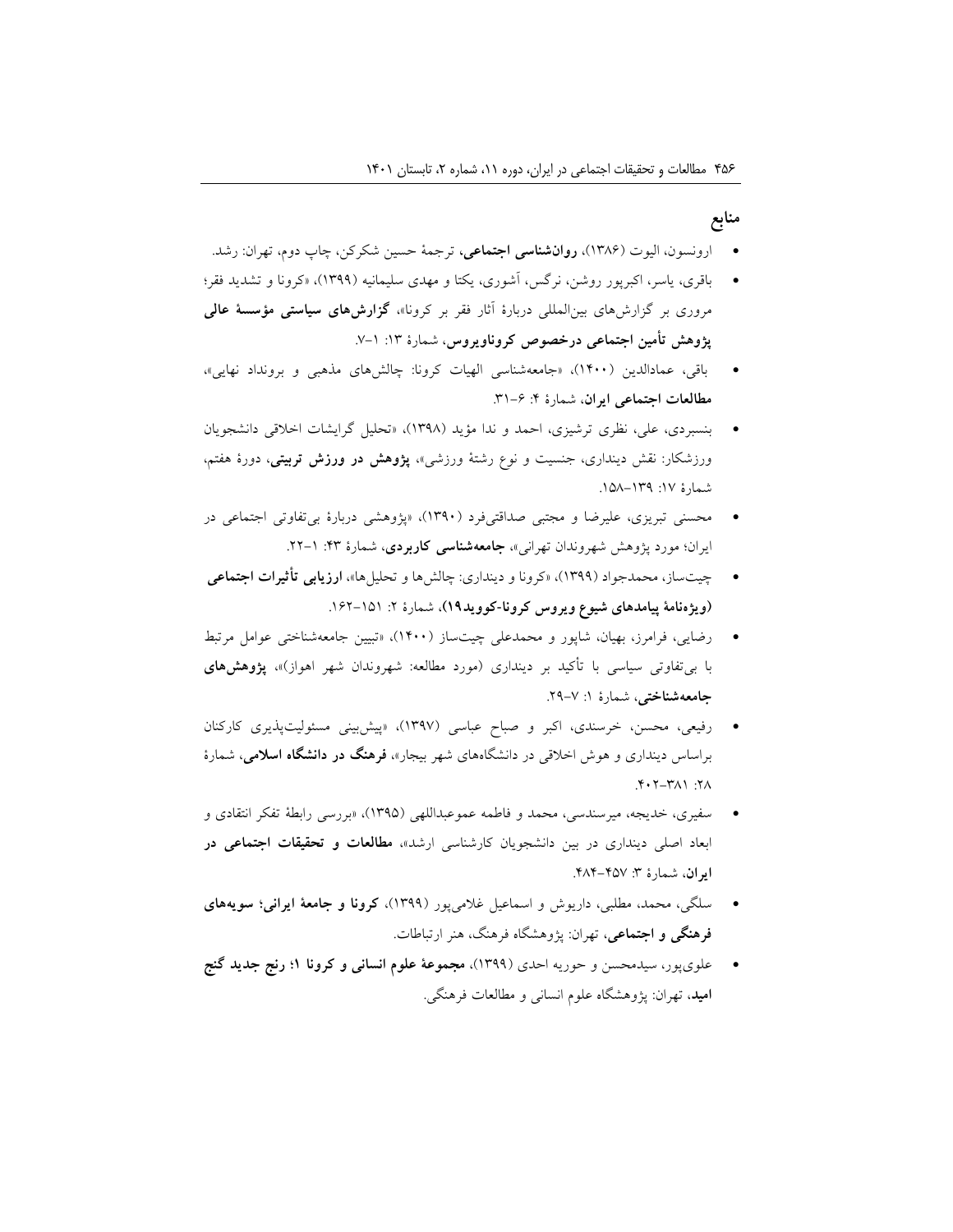- فاضلی، نعمتاهلل )1399(، »مردمنگاری کرونای ایرانی«، **مجموعه مقاالت کرونا و جامعۀ ایرانی؛ سویههای فرهنگی و اجتماعی**، پژوهشگاه فرهنگ، هنر ارتباطات، شمارۀ :1 .44-25
- قادرزاده، امید و مهدی رادمان )1397(، »بیتفاوتی اجتماعی جوانان و گسست اجتماعی-فرهنگی؛ مطالعۀ پیمایشی جوانان شهر بوکان«، **مطالعات راهبردی ورزش و جوانان**، شمارۀ :39 .76-59
- قادری، صالحالدین و نیلوفر اورعی )1400(، »دین و کووید 19 بخشی از مسئلهبخشی از راهحل«، **مطالعات اجتماعی ایران**، شمارۀ :4 .92-75
- قائمی، فاطمه، باللی، اسماعیل و علی محمدقدسی )1394(، »ارتباط دینداری و بیتفاوتی اجتماعی در شهر همدان»، **دانش انتظامی همدان**، سال دوم، شمارۀ ۶: ۹۹–۱۱۵.
- کتابی، محمود، گنجی، محمد، احمدی، یعقوب و رضا معصومی )1383(، »دین، سرمایۀ اجتماعی و توسعۀ اجتماعی و فرهنگی«، **مجلۀ پژوهشی علوم انسانی دانشگاه اصفهان**، دورۀ هفدهم، شمارۀ  $.197 - 199$ :
- کالنتری، میترا و عبدالحسین کالنتری )1391(، »دینداری در نسلهای مختلف )مطالعۀ موردی شهرستان ساری)»**، مطالعات و تحقیقات** اجتماعی در ایران، دورۀ اول، شمارۀ ۲: ۱۷۳-۲۰۰.
- گنجی، محمد و مینا هلالی ستوده (۱۳۹۰)، «رابطۀ گونههای دینداری و سرمایۀ اجتماعی (رویکردی نظری و تجربی در بین مردم شهرستان کاشان(«، **جامعهشناسی کاربردی**، سال بیستودوم، شمارۀ  $17.09 - 11.$
- مبلغی، عبدالمجید (۱۳۹۹)، «تصمیمگیری مسئولانه؛ اساسیترین حق شرعی در مقابله با کرونا»، **علوم انسانی و کرونا 1؛ رنج جدید گنج امید**، پژوهشگاه علوم انسانی و مطالعات فرهنگی، شمارۀ  $.109 - 104$ :1
- متقی نیا، قاسم (۱۴۰۰)، «نقش معنویت و دینداری در رشد پس از سانحۀ کروناویروس در ایران»، **فصلنامۀ یافته**، شمارۀ :23 .71-56
- محدثی گیلوایی، حسن )1399(، »کرونا و برخی باورهای دینی سنتی«، **مجموعه مقاالت کرونا و جامعۀ ایرانی؛ سویههای فرهنگی و اجتماعی**، پژوهشگاه فرهنگ، هنر ارتباطات، شمارۀ :1 -331  $.741$
- میرزائی، حسین )1399(، **جستارهایی در آموزش عالی، علم و بحران کرونا در ایران**، تهران: پژوهشکدۀ مطالعات فرهنگی و اجتماعی.
- میرسندسی، محمد )1383(، **سنجش میزان و انواع دینداری در میان دانشجویان**، پایاننامۀ دکتری جامعهشناسی، تهران: دانشگاه تربیت مدرس.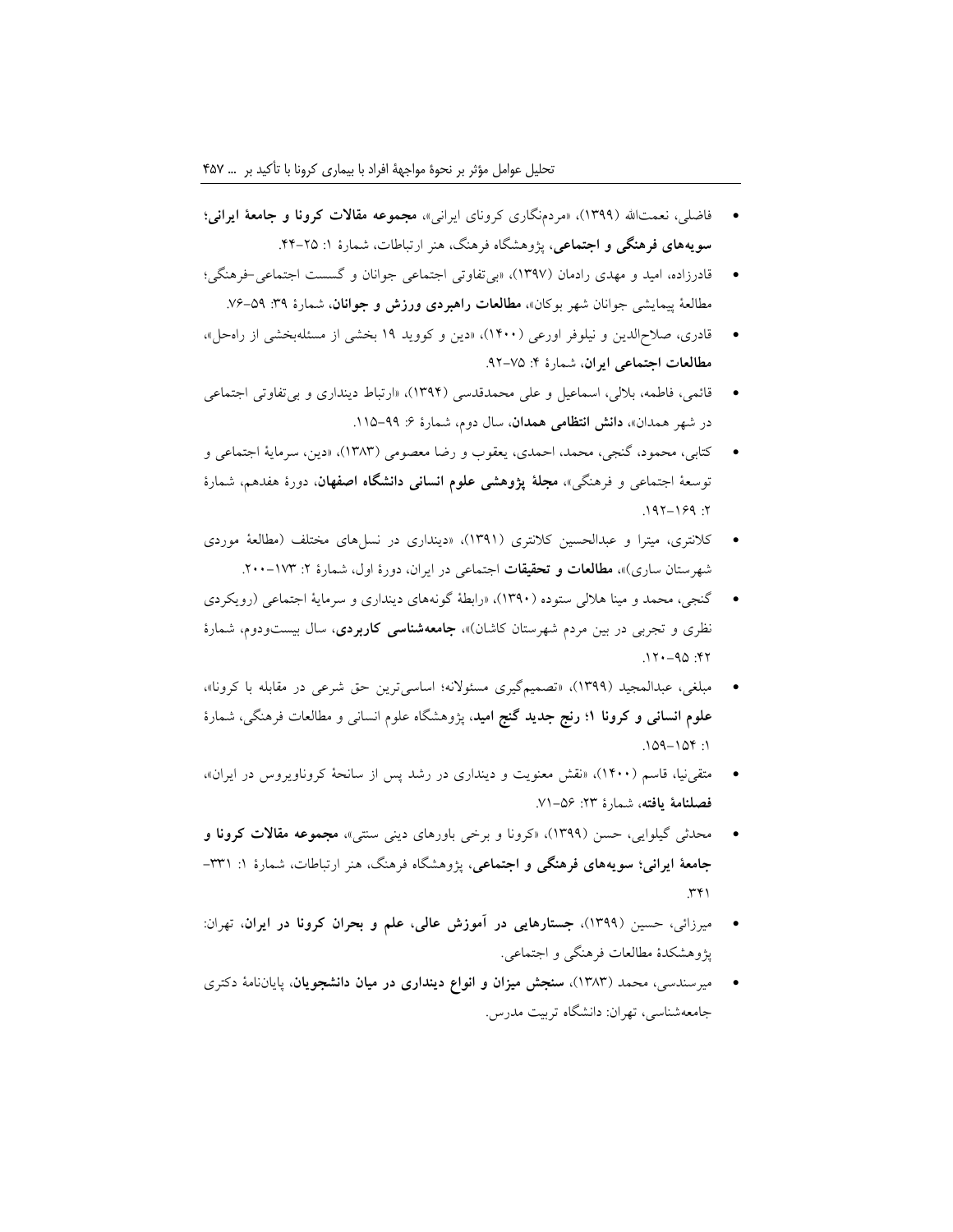- میرمحمدی، منیر سادات، حقیقتیان، منصور و اسماعیل جهانبخش )1395(، »عوامل اجتماعی- فرهنگی مؤثر بر مسئولیتپذیری جوانان شهر تهران«، **مطالعات راهبردی ورزش و جوانان**، شمارۀ  $.15V-101$  :  $44V$ 
	- همیلتون، ملکم )1387(، **جامعهشناسی دین**، ترجمۀ محسن ثالثی، تهران: ثالث.
	- وزارت بهداشت، درمان و آموزش پزشکی )1400(، **آخرین آمار کرونا در ایران**، قابلدسترس در ir.gov.behdasht://https/اخبار--/آخرین-آمار-کرونا-در-ایران-اعالم-شد
- Baghi, E. (2021), "Sociology of Corona Theology: Religious Challenges and the Final Output", **Social Studies of Iran**, No. 4: 6-31. *(In Persian)*
- Baker, J. O., Martí, G., Braunstein, R., Whitehead, A. L., & Yukich, G. (2020), "Religion in the age of social distancing: How COVID-19 presents new directions for research", **Sociology of Religion**, No. 81: 357-370.
- Benjamins, M. R., Christopher, G., Ellison, N., Krause, M., & Marcum, J. P. (2011), "Religion and Preventive Service Use: Do Congregational Support and Religious Beliefs Explain the Relationship between Attendance and Utilization?", **Journal of Behavioral Medicine**, No. 34: 462–476.
- Bentzen, J. (2020), "In crisis, we pray: Religiosity and the COVID-19 pandemic", **Economic Policy Research**, No. 8: 49-63.
- Boguszewski, R., Makowska, M., Bożewicz, M., & Podkowińska, M. (2020), "The COVID-19 Pandemic's Impact on Religiosity in Poland", **Religions journal**, No. 11: 612- 646.
- Bussing, A., Kerdar, S. H., Akbari, M. E., & Rassouli, M. (2021), "Perceptions of Spiritual Dryness in Iran During the COVID-19 Pandemic", **Journal of Religion and Health**, No. 59: 1-25.
- Carey, L. B., Cohen, J., Koenig, H. G., Gabbay, E., & Carey, L. (2021), "COVID-19, Sex, Addictions, Women's Health, Care of the Elderly, and Medical Education", **Journal of Religion and Health**, No. 60:1425–1429.
- Chitsaz, M. J. (2020), "Corona and Religiosity: Challenges and Analyzes", **Social Impact Assessment**, Issue of Consequences of Corona-Covid 19 Outbreak, No. 2: 151-162. *(In Persian)*
- Fastame, M. C., Ruiu, M., & Mulas, I. (2021), "Mental Health and Religiosity in the Sardinian Blue Zone: Life Satisfaction and Optimism for Aging Well", **Journal of Religion and Health**, No. 60: 1-13.
- Graafland, J. (2017), "Religiosity, attitude, and the demand for socially responsible products", **Journal of Business Ethics**, No. 144: 121-138.
- Hayward, R. D., Krause, N., Ironson, G., & Pargament, K. I. (2016), "Externalizing religious health beliefs and health and well-being outcomes", **Journal of behavioral medicine**, No. 39: 887-895.
- Ifeanyi Ede, V., & ZuokeKalu, D. (2020), "Coping With Covid-19 Pandemic In Africa: The Religious Coping Option", **The Socio-religious Dynamics in Africa**, Proceedings of the International Conference of the Association for the Promotion of African Studies on the Impact of Covid-19 on Africa, No. 1: 10-23.
- Isiko, A. P. (2020), "Religious construction of disease: An exploratory appraisal of religious responses to the COVID-19 pandemic in Uganda", **Journal of African Studies and Development**, No. 12: 77-96.